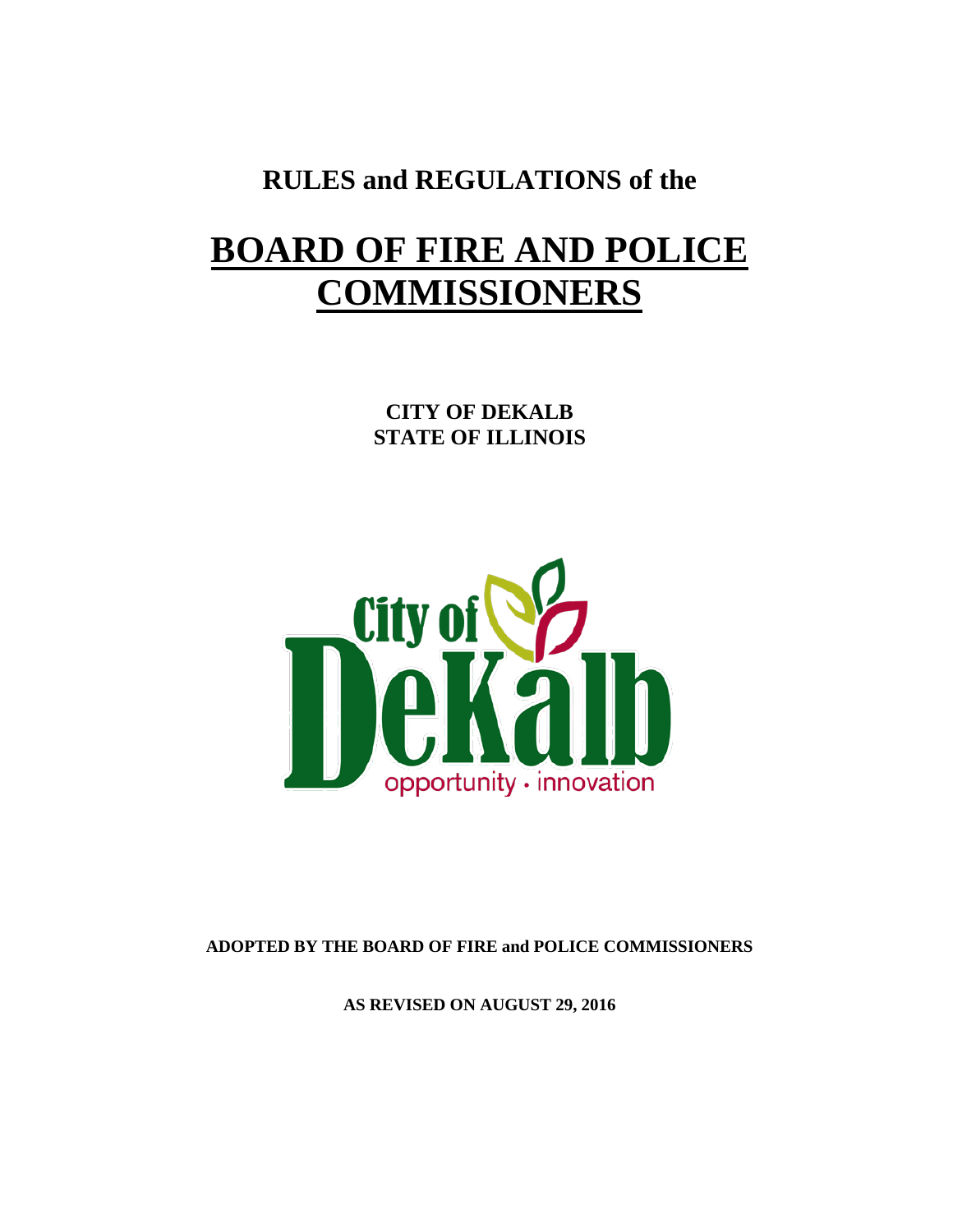#### **TABLE OF CONTENTS**

### **CHAPTER I ADMINISTRATION**

| Section 1.  |  |
|-------------|--|
| Section 2.  |  |
| Section 3.  |  |
| Section 4.  |  |
| Section 5.  |  |
| Section 6.  |  |
| Section 7.  |  |
| Section 8.  |  |
| Section 9.  |  |
| Section 10. |  |
| Section 11. |  |
| Section 12. |  |

#### **CHAPTER II JOB REQUIREMENTS, APPLICATIONS AND TESTING REQUIREMENTS**

| Section 1. |  |
|------------|--|
| Section 2. |  |
| Section 3. |  |
| Section 4. |  |
| Section 5. |  |
| Section 6. |  |
| Section 7. |  |
| Section 8. |  |
| Section 9. |  |
|            |  |

#### **CHAPTER IIIA EXAMINATIONS FOR ORIGINAL APPOINTMENTS** POLICE DEPARTMENT

| Section 1.  |                                                                  |  |
|-------------|------------------------------------------------------------------|--|
| Section 2.  |                                                                  |  |
| Section 3.  |                                                                  |  |
| Section 4.  |                                                                  |  |
| Section 5.  |                                                                  |  |
| Section 6.  |                                                                  |  |
| Section 7.  |                                                                  |  |
| Section 8.  |                                                                  |  |
| Section 9.  |                                                                  |  |
| Section 10. | Pre-Employment Agreement, Professional Examinations and Tests 13 |  |
| Section 11. |                                                                  |  |
| Section 12. |                                                                  |  |
| Section 13. |                                                                  |  |

#### **CHAPTER IIIB EXAMINATIONS FOR ORIGINAL APPOINTMENTS FIRE DEPARTMENT**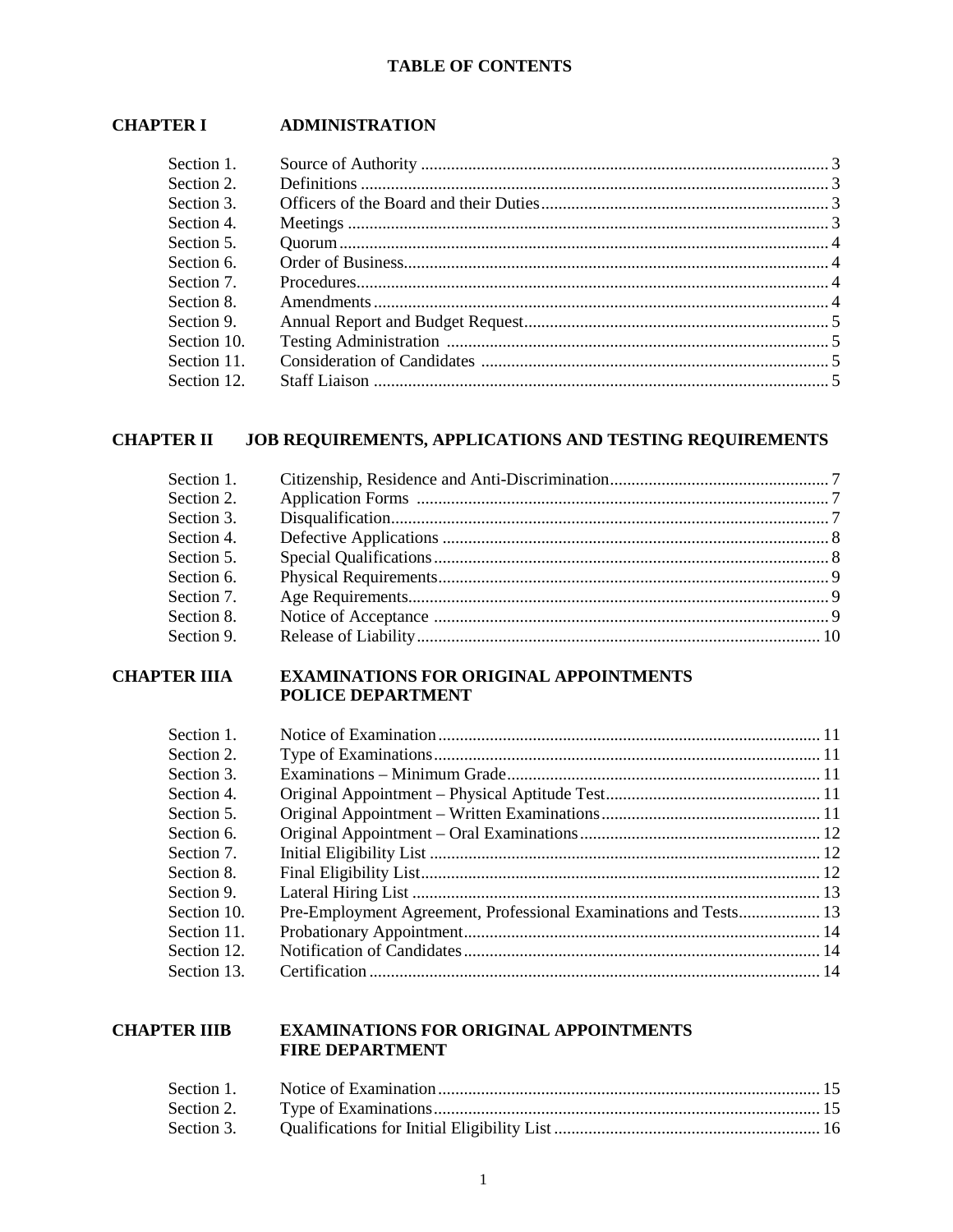| Section 4.  |                                                                  |  |
|-------------|------------------------------------------------------------------|--|
| Section 5.  |                                                                  |  |
| Section 6.  |                                                                  |  |
| Section 7.  |                                                                  |  |
| Section 8.  | Pre-Employment Agreement, Professional Examinations and Tests 18 |  |
| Section 9.  |                                                                  |  |
| Section 10. |                                                                  |  |

#### **CHAPTER IV POLICE PROMOTIONAL EXAMINATIONS**

#### **CHAPTER V FIRE PROMOTIONAL EXAMINATIONS**

### CHAPTER VI ORDER OF RANK, CLASSIFICATION AND OATH OF OFFICE

| Section 1. |  |
|------------|--|
|            |  |
|            |  |

#### **CHAPTER VII HEARING OF CHARGES FOR REMOVALS, SUSPENSIONS AND DISCHARGES**

| Section 2.<br>Section 3.<br>Section 4.<br>Section 5.<br>Section 6. |
|--------------------------------------------------------------------|
|                                                                    |
|                                                                    |
|                                                                    |
|                                                                    |
|                                                                    |
| Section 7.                                                         |
| Section 8.                                                         |
| Section 9.                                                         |
| Section 10.                                                        |
| Section 11.                                                        |
| Section 12.                                                        |
| Section 13.                                                        |
| Section 14.                                                        |
| Section 15.                                                        |
| Section 16.                                                        |
| Section 17.                                                        |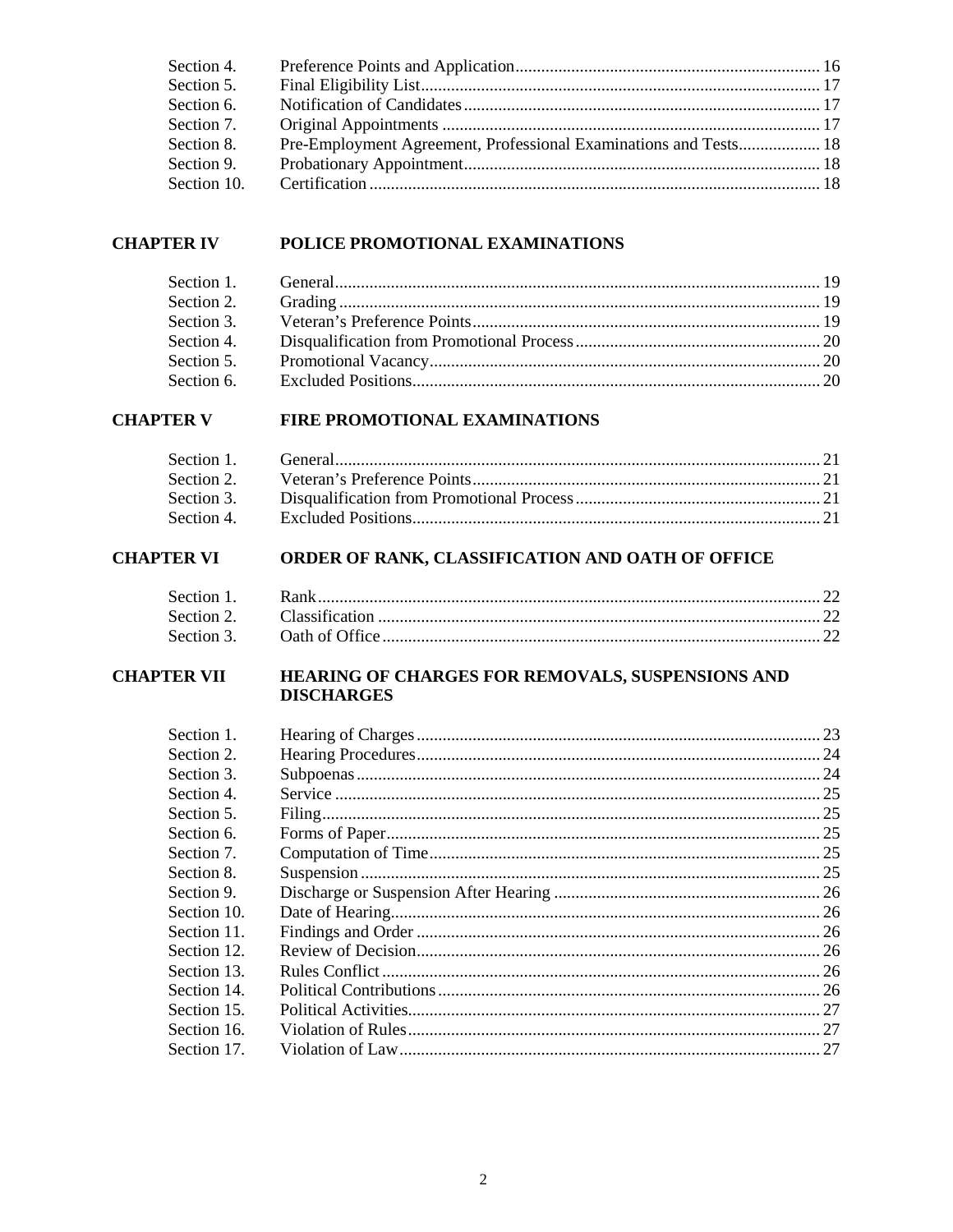### **CHAPTER I ADMINISTRATION**

#### **SECTION 1. SOURCE OF AUTHORITY**

The Board of Fire and Police Commissioners (BFPC) of the City of DeKalb derives its power and authority from an Act of the General Assembly entitled, "Division 2.1 Board of Fire and Police Commissioners" of Chapter 65 of the Illinois Compiled Statutes or by City Ordinance.

In the event of any conflict between Board policy and the terms of a collective bargaining agreement (CBA) covering the City of DeKalb employees, the two shall be read together and deemed supplementary to each other wherever possible, but the CBA's provisions shall prevail if there is a direct conflict and the rules and CBA cannot be read together.

Any Chapters, Sections and/or Sub-Sections of the foregoing Rules and Regulations for the operation of the Board of Fire and Police Commissioners that are in conflict with the State Statute or with any amendments thereto that may hereafter be enacted are null and void. This however does not invalidate any other Chapters, Sections and/or Sub-Sections of said Rules and Regulations.

All officers and members of the Fire and/or Police Departments shall observe and obey all Rules and Regulations of the Board of Fire and Police Commissioners which are in force or which may be adopted hereafter as well as all Rules and Regulations for the operation of the Fire and/or Police Department in force or which may be adopted hereafter

#### **SECTION 2. DEFINITIONS**

The words "Commission" or "Board" shall mean the Board of Fire and Police Commissioners of the City of DeKalb. The word "Commissioner" shall refer to an individual member of the Board. The word "City" shall mean the City of DeKalb, Illinois. The word "officer" shall mean any person holding a permanent office in the Police or Fire Department of the City of DeKalb. The masculine noun or pronoun includes the feminine. The singular includes the plural and the plural includes the singular.

#### **SECTION 3. OFFICERS OF THE BOARD AND THEIR DUTIES**

The Board shall annually, at the first regular meeting in May, elect a Chairman. The Board shall be provided a staff liaison and the liaison or designee thereof shall serve as the Secretary. The Chairman shall hold office for one year and until their successors are duly elected and qualified. The Chairman shall schedule all meetings, act as the presiding officer at all meetings, and provide other appropriate leadership in the conduct of the Board's business. The Secretary shall maintain a record of the minutes of all meetings in a permanent file and shall be the custodian of all forms, correspondences, books, records and completed examinations of the Board. The Secretary will personally execute correspondences and records for which confidentiality must be maintained, but may enlist clerical support for other types of correspondences, recording of minutes, etc. as deemed necessary. Each Board member shall attend Modules I, II, III & IV training sessions offered by the Illinois Fire and Police Commissioners Association at the member's earliest convenience provided the Board's budget provides for attendance at same.

#### **SECTION 4. MEETINGS**

#### A. **Regular Meetings**

Regular meetings shall be held on the first Tuesday of February, May, August and November at 5:00 PM at the Police Headquarters, 700 W Lincoln Highway, DeKalb, Illinois, unless otherwise provided in the notice thereof. Meetings shall be held in accordance with the Illinois Open Meetings Act, 5 ILCS 120/1 et seq.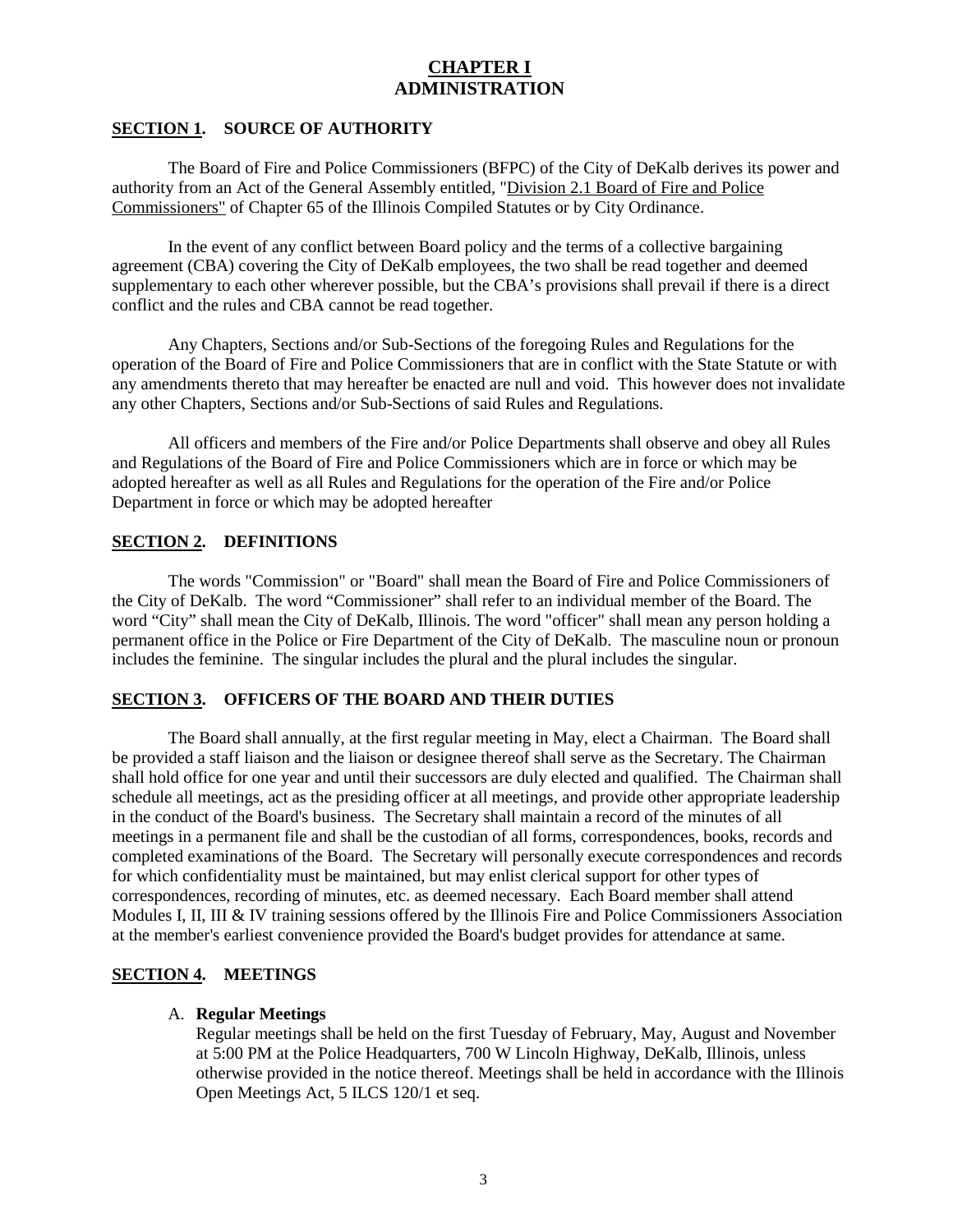#### B. **Special Meetings**

Special Meetings may be called by the Chair or the Secretary. Meetings shall be held in accordance with the Illinois Open Meetings Act, 5 ILCS 120/1 et seq.

#### C. **Executive Sessions**

During any regular or special meeting, an executive session may be held for any purpose permitted by law as set forth in 5 ILCS 120/2. Executive sessions may be limited to Commissioners and such invited persons as the Commission may deem necessary. The Secretary will record the motion to close the meeting, record the roll call vote of the Commissioners on said motion, and keep minutes of the closed session. Closed session meetings shall be recorded, and the audible tapes saved, in accordance with state statute. A verbatim video or audio tape recording of each closed session shall be made and preserved for eighteen (18) months in accordance with the Open Meetings Act. The Board shall semiannually review the minutes of all closed sessions to determine whether the need for confidentiality still exists as to all or part of those minutes and whether the minutes or portions thereof may be made available for public inspection. (5 ILCS 120/2 and 2a)

#### **SECTION 5. QUORUM**

Two members of the Board shall constitute a quorum for the conduct of all business.

#### **SECTION 6. ORDER OF BUSINESS**

The order of business at any meeting shall be:

- 1. Roll Call
- 2. Approval of the Agenda-Additions/Deletions
- 3. Considerations/Public Participation
- 4. Approval of Minutes
- 5. Old Business
- 6. New Business
- 7. Approval Of A Request To Move To Executive Session
- 8. Announcements
- 9. Adjournment

#### **SECTION 7. PROCEDURE**

The parliamentary procedure prescribed in Robert's Rules of Order shall be followed as far as applicable. The agenda for a "Regular Meeting" shall allow for "Public Comment" to permit individuals to appear before and address their concerns to the members of the Commission. The Commission may limit those individuals appearing during the open forum to a presentation not to exceed three (3) minutes and may require an individual to be seated if the individual addresses those present in a disrespectful or discourteous manner or the subject matter being presented is not relevant to the duties and responsibilities of the Commission.

#### **SECTION 8. AMENDMENTS**

Amendments to the rules of the Board may be made at any meeting of the Board. Any amendment, which is deemed necessary by the Board to better serve interests, which are unique to our community, may be made under the provisions of Home Rule Authority. Amendments not requiring Home Rule Authority shall be made by a simple majority vote of Board. All amendments having been duly and correctly adopted shall be printed forthwith for distribution and notice shall be given of the place or places where said amended Rules and Regulations may be obtained. The notice shall specify the date the rules shall go into effect, which must be at least 10 days subsequent to the date of such publication, unless the Board exercises the City's home rule authority and prescribes a lesser number of days.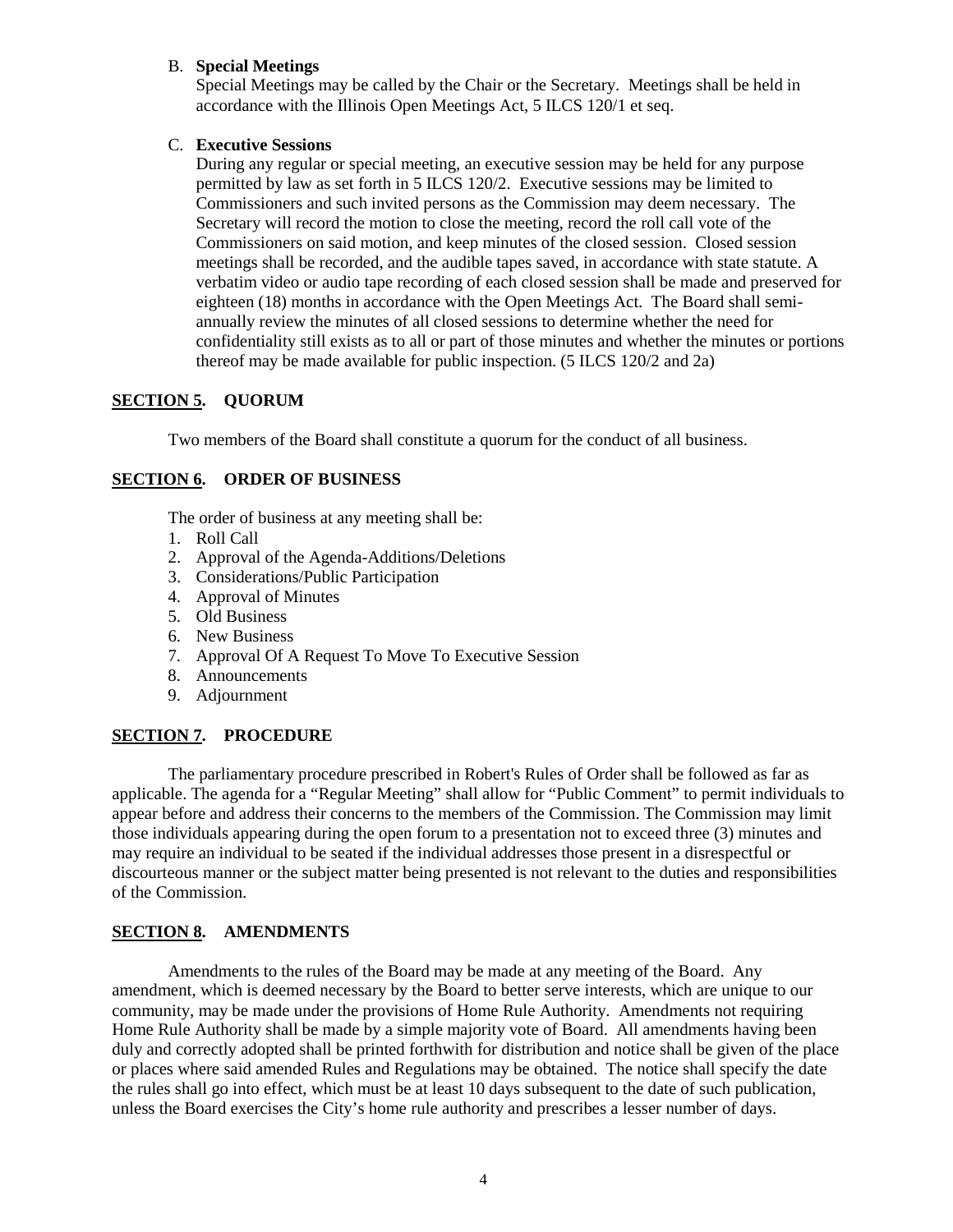#### **SECTION 9. ANNUAL REPORT AND BUDGET REQUEST**

The Board shall submit an Annual Report of its activities as required by Section 5/10-2.1-19 of the Act, and a Budget Request for the ensuing year as required by local ordinance and Section 5/10-2.1-19 of the Act, on or before the close of each fiscal year of this municipality.

#### **SECTION 10. TESTING ADMINISTRATION**

The testing process for entry-level Fire and Police applicants will follow Chapters Two and Three or to be conducted by such qualified person at the discretion of the City.

#### **SECTION 11. CONSIDERATION OF CANDIDATES**

The Board may act:

- A. To approve the inclusion of persons on any eligibility list or the exclusion of persons from any eligibility list.
- B. To authorize moving a candidate into one or more of the required stages of psychological examination, medical examination, background check, and polygraph test.
- C. To disqualify a candidate from further examination based upon the results of any component of the testing or evaluation; or,
- D. To make a conditional or unconditional offer of employment to a candidate.

Said actions may be taken by the Board, acting as a public body, or may be taken pursuant to Section 12. Notwithstanding any contrary provision of these rules, there shall be no requirement to hold a meeting or take public action to deny inclusion on an eligibility list to any candidate who fails to pass a mandatory pre-employment test (e.g. mental aptitude test or physical ability test); such action may be taken administratively, by any employee of the City's Human Resources Department.

#### **SECTION 12. STAFF LIAISON**

The Commission shall have a staff liaison who shall be authorized to take the following actions on behalf of the Commission:

- A. Send all correspondence and responses to applicants, including but not limited to eligibility lists, regret letters, offer letters and conditional offers of employment.
- B. Approval of "Initial Eligibility List", "Preliminary List" and "Final Eligibility List" scoring calculations and publication of lists (with the components thereof being completed and calculated in accordance with these rules and applicable law).
- C. For applicants included on a "Final Eligibility List", the liaison shall be authorized to advance such applicants through various stages of pre-employment testing (background investigation, polygraph examination, psychological examination, etc.) in accordance with the following procedure.
	- i. When the City has an opening for a sworn position hired through the BFPC for a Police Officer or Firefighter/Paramedic of the City, and the City has a then-current Final Eligibility List, the staff liaison shall notify the Commission that the City is commencing hiring, and shall contact the candidate and request that they submit for a polygraph examination. At the discretion of the Chief of Police, the City may complete the polygraph examination and background investigation simultaneously for Police Officer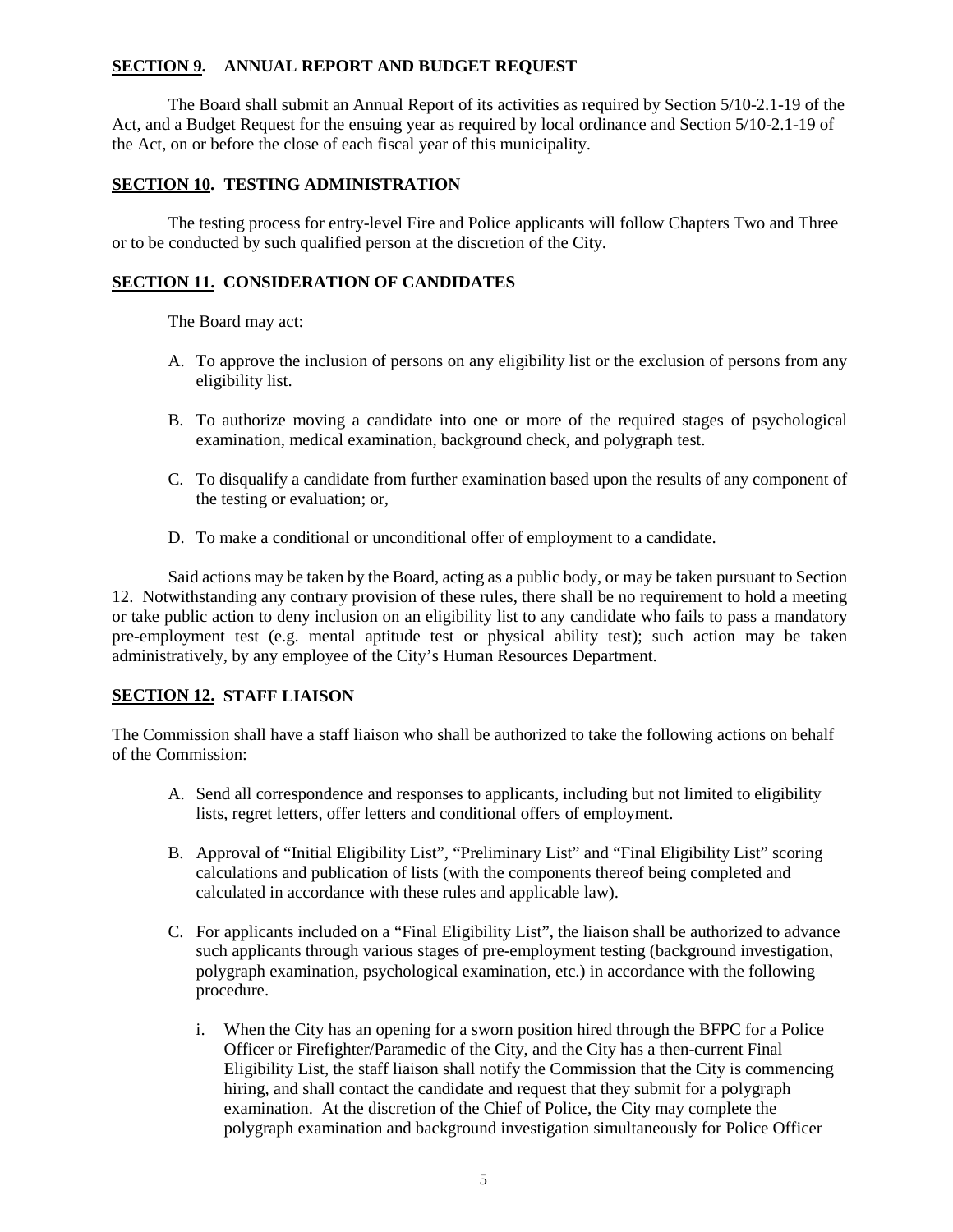positions. If the Chief believes that the most highly-ranked candidate should be excluded or passed for a lawful reason, the Chief may request that the Commission conduct a special meeting to approve of the same.

- ii. Upon completion of the polygraph examination, the liaison shall provide the results of the examination to the Commission. The Commission shall have 48 hours to review said results. If any individual Commissioner wishes to have a special meeting to discuss the results and/or take action, he or she shall notify the liaison and a special meeting shall be conferred as soon as practical. If there is no request for a special meeting, the liaison shall advance the candidate to the initiation or completion of a background investigation.
- iii. Upon completion of the background investigation, the liaison shall provide the results of the examination to the Commission. The Commission shall have 48 hours to review said results. If any individual Commissioner wishes to have a special meeting to discuss the results and/or take action, he or she shall notify the liaison and a special meeting shall be conferred as soon as practical. If there is no request for a special meeting, the liaison shall submit a conditional offer of employment to the candidate in form and content acceptable to the City.
- iv. Upon the candidate's acceptance of the conditional offer of employment, the candidate shall submit to a psychological examination. Upon completion of the psychological examination, the liaison shall provide the results of the examination to the Commission. The Commission shall have 48 hours to review said results. If any individual Commissioner wishes to have a special meeting to discuss the results and/or take action, he or she shall notify the liaison and a special meeting shall be conferred as soon as practical. If there is no request for a special meeting, the liaison shall advance the candidate to the initiation or completion of a medical examination.
- v. Upon completion of the medical examination, the results of said examination shall be evaluated by the staff liaison. The liaison shall be authorized at said point to either forward the candidate for approval of final hire by the Human Resources Director, or to refer the matter to the Commission for further consideration at a special meeting.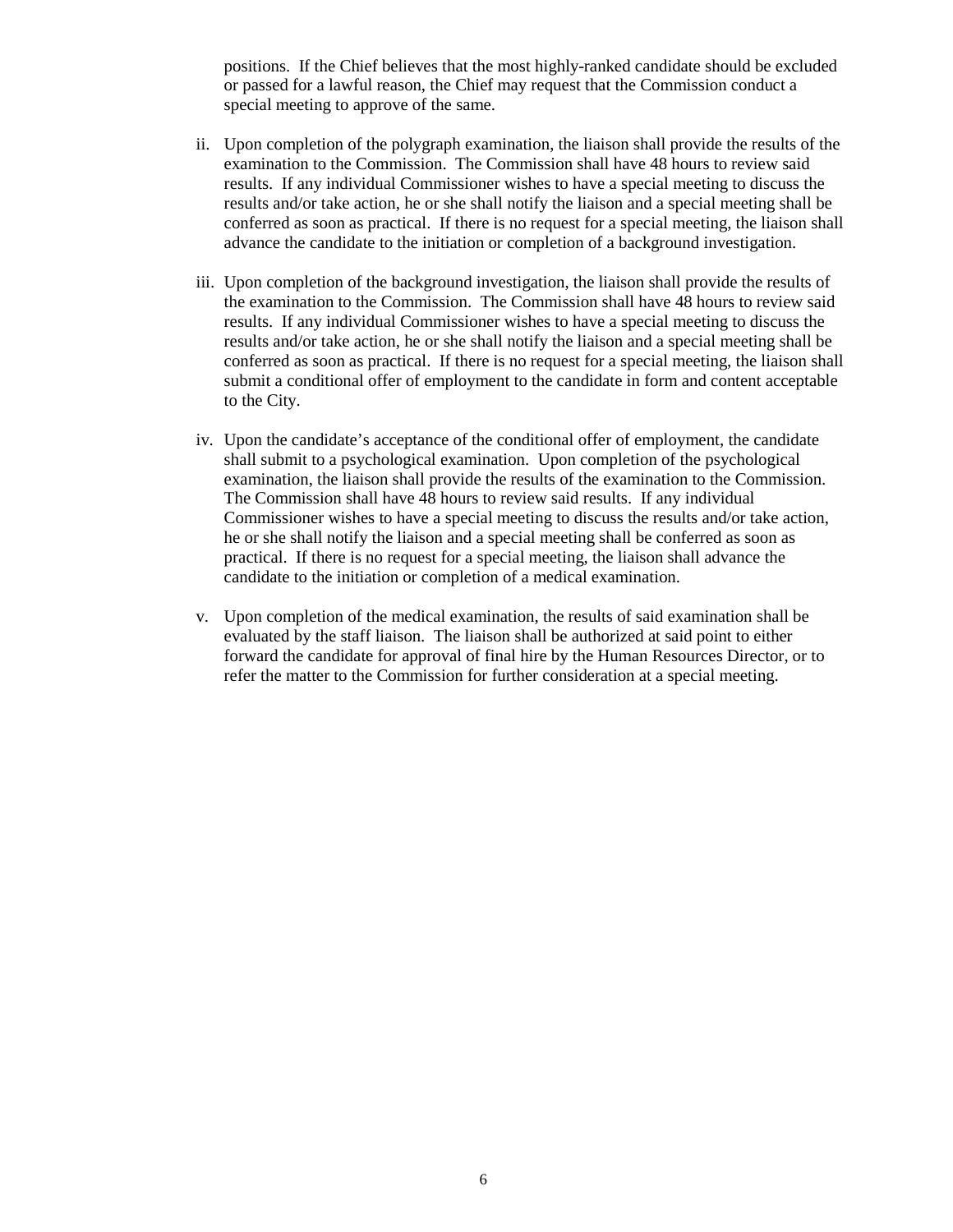#### **CHAPTER II**

#### **JOB REQUIREMENTS, APPLICATIONS AND TESTING REQUIREMENTS**

#### **SECTION 1. CITIZENSHIP, RESIDENCE AND ANTI-DISCRIMINATION**

Applicants for examination must be citizens of the United States.

The Commission's process for selecting applicants shall be public, competitive and open to all such citizens of the United States. The City of DeKalb and the Commission do not discriminate on the basis of race, gender, ethnicity, religion, age or any other suspect classification, except in the case of age where such determination is permitted or required by applicable law.

#### **SECTION 2. APPLICATION FORMS**

Applications for full-time positions with the City of DeKalb shall make application on forms or venues (online applicant tracking systems) being used by the City. Applicants must file their application with the Board or its agent(s) prior to taking any examination, and must comply with the instructions and requirements of the job announcement and application form in every respect.

All applicants must be of good moral character, of temperate habits, of sound health, and must be physically able to perform the duties of the position for which they apply. The burden of establishing these facts rests upon the applicant.

A false statement or omission of a material nature knowingly made by a person in an application or examination, connivance in any false statement made in any certificate which may accompany such application or complicity in any fraud touching the same, shall be regarded as good cause for disqualification or exclusion from the examination process, and/or discharge from the City of DeKalb.

#### **SECTION 3. DISQUALIFICATION**

The Commission may refuse to examine an applicant or, after examination may refuse to certify as eligible anyone:

- A. Who is found lacking in any of the established preliminary requirements for the service for which he/she applies.
- B. Who is physically unable to perform the duties of the position to which he/she seeks appointment.
- C. Who is currently addicted to the habitual use of intoxicating beverages or is found to be currently engaging in the illegal use of drugs and/or narcotics.
- D. Who has been convicted of a felony or any misdemeanor involving moral turpitude, as specified in Section 10-2.1-6 of the Board of Fire and Police Commissioners Act.
- E. Who has been dismissed from any public service for good cause.
- F. Who has attempted to practice any deception or fraud in his application.
- G. Who may be found disqualified in personal qualifications of health.
- H. Whose character and employment references are unsatisfactory.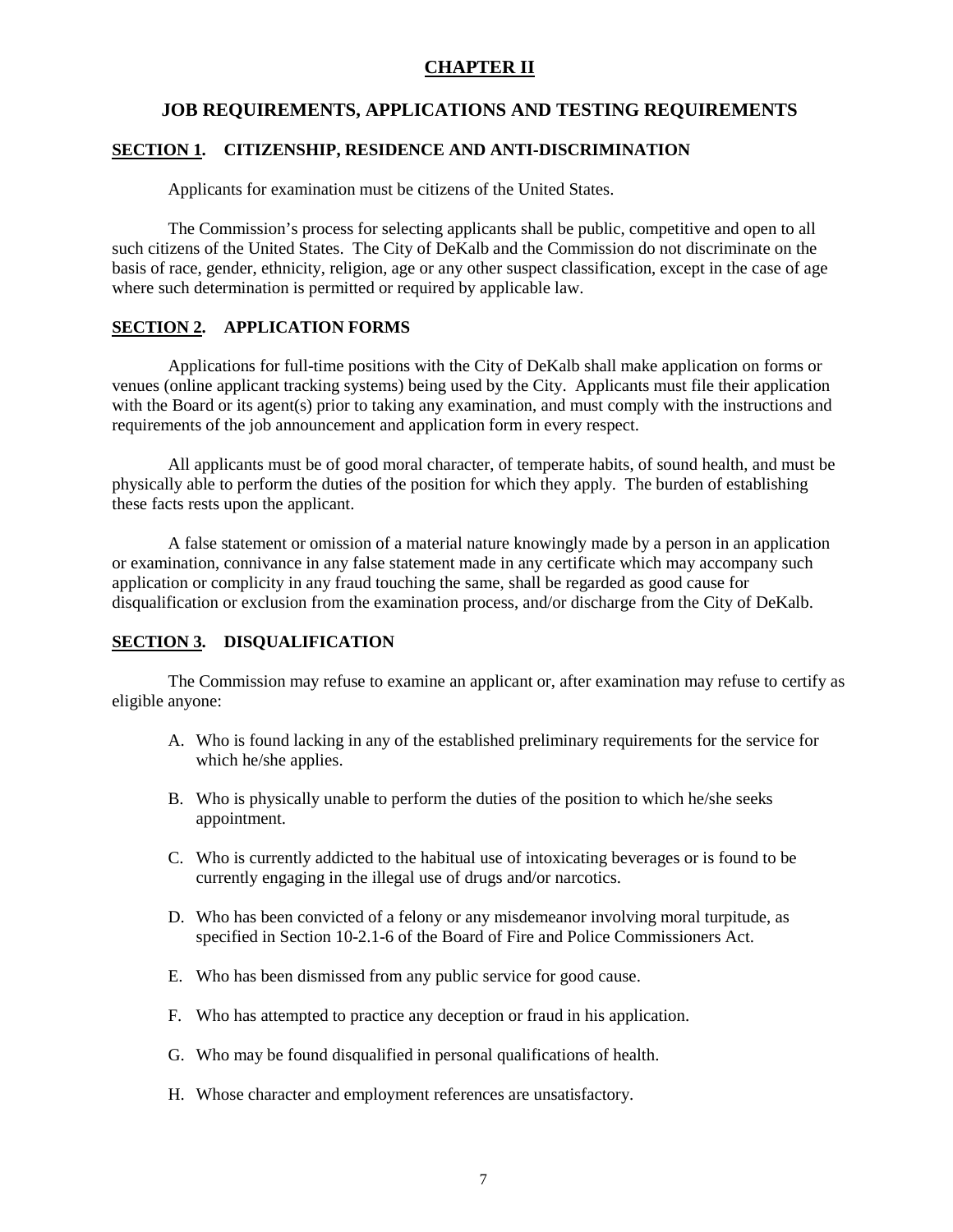- I. Who does not possess a high school education or its equivalent and who does not meet the special qualifications listed in Section 5 of this Chapter.
- J. Who has applied for the position of a Police Officer, and is or has been classified by his Local Selective Service Draft Board as a conscientious objector.
- K. Who has a record of misdemeanor, felony or other criminal conviction that, under applicable state law, constitutes a basis for disqualification on grounds of habit or moral character, as determined by the Commission; or,
- L. Who has a record of misdemeanor, felony or other criminal arrest or conviction that, under applicable state law, constitutes a basis for disqualification from a position with the police department on grounds of habit or moral character, as determined by the Commission.
- M. It is the policy of the Board of Fire & Police Commissioners and the City of DeKalb to provide all employees with equal employment opportunities for career advancement without fear of favoritism or penalty, actual or implied, based on family relations. The BFPC and City of DeKalb will not hire any relative of a current City employee or current elected or appointed official for employment with the City. Employees or officials may not influence the hiring of others. Relative is defined as spouse, child or step-child, parent or step-parent, guardian, sibling, mother-in-law, father-in-law, sister-in-law, brother-in-law, or other relative living at employee's residence.
- N. Who is otherwise ineligible for appointment or employment pursuant to applicable laws and regulations.

Any applicant, or eligible deemed disqualified hereunder, shall be notified by the Board.

#### **SECTION 4. DEFECTIVE APPLICATIONS**

Defective applications may be returned to the applicant for correction, provided the applicant qualified for the position sought. Applicants may be required to provide additional information or documentation for clarification of their application provided that the applicant is otherwise qualified for the position sought.

#### **SECTION 5. SPECIAL QUALIFICATIONS**

At the time of application, each applicant must posses a valid driver's license (not necessarily an Illinois license), and must be a graduate of a senior high school or have acquired the equivalency diploma through GED.

Additional requirements at **time of appointment**:

A. Possesses a valid Illinois driver's license.

#### B. **Police applicants**

The applicant must provide evidence showing the completion of an Associate's Degree, 60 semester hours or the equivalent of 9 quarters of college credit from an accredited college or university, or two (2) years of full-time active and continuous military service in the United States Armed Forces with an honorable discharge, or possess certification as a fulltime Permanent Police Officer as defined in 50 ILCS 705/1, *et seq*.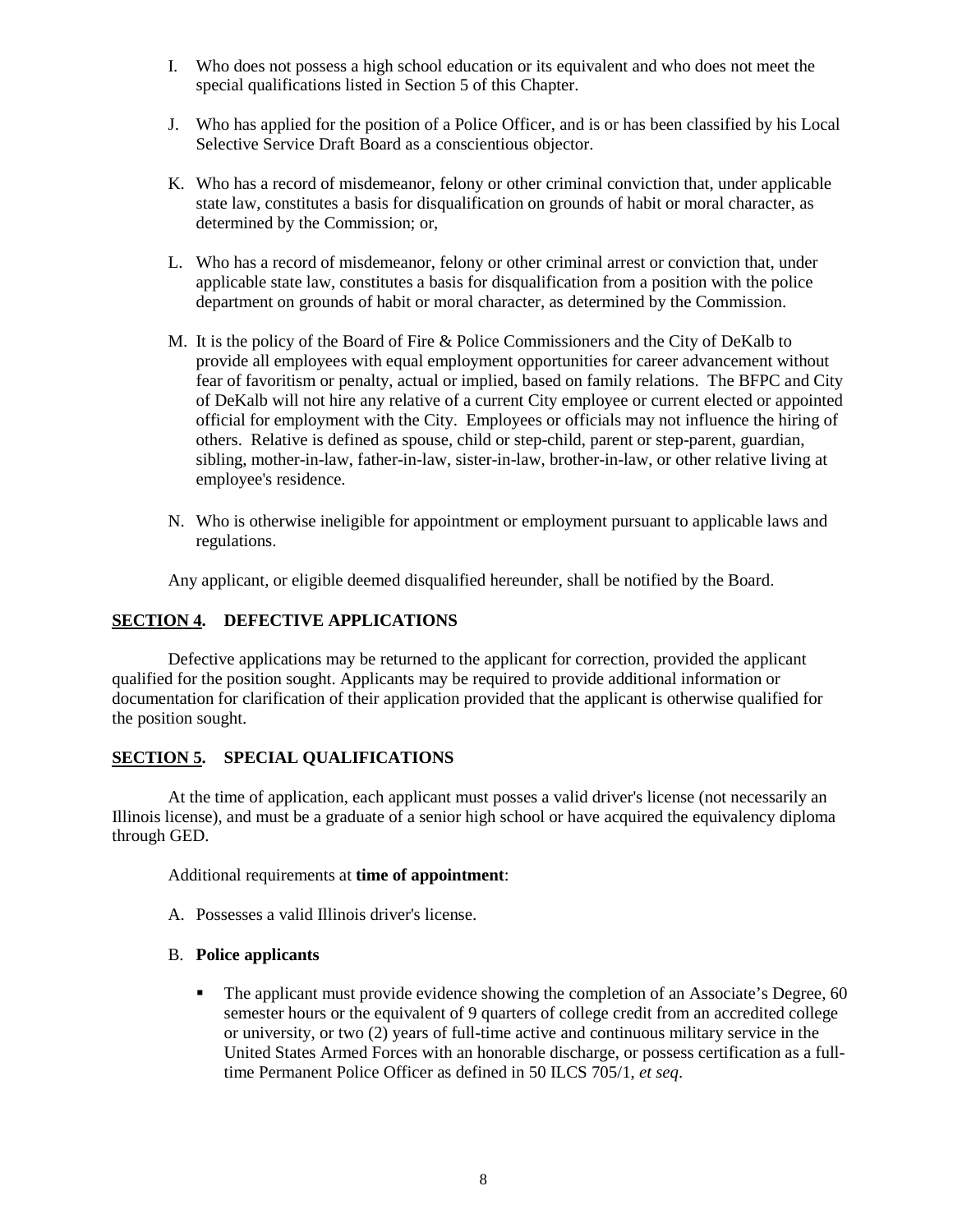#### C. **Firefighter/Paramedic applicants**

- The applicant must provide evidence showing State of Illinois (IDPH) Paramedic License (EMT-P).
- Certified as a Firefighter Basic (Firefighter II) or Advanced (Firefighter III) by the Illinois State Fire Marshall's Office.
- Successful completion of the Candidate Physical Ability Test (CPAT) with Ladder Climb Certification conducted by a licensed agency within twelve (12) months prior to the last date established by the Commission for the acceptance of applications.

The Commission may require evidence of any special training or practical experience that it deems appropriate.

#### **SECTION 6. PHYSICAL REQUIREMENTS**

Applicants for the positions of Firefighter/Paramedic or Police Officer must meet valid standards of health and physical aptitude upon the offering of the position of Firefighter/Paramedic or Police Officer.

Applicants will be required, just prior to appointment, to successfully complete a thorough medical evaluation including medical examination, vision screening, psychological evaluation, and polygraph to assess their fitness to perform the duties of the position sought.

Applicants shall also be required to demonstrate proof of having successfully completed any position or department specific physical testing as may be outlined in any other component of these Rules and Regulations.

#### **SECTION 7. AGE REQUIREMENTS**

Applicants must be 21 years of age prior to taking any test leading to employment as a Police Officer or Firefighter/Paramedic in the City of DeKalb, or 20 years old if they meet the Special Qualifications listed in Section 5 of this Chapter. Any applicant who is appointed to the Police Department under this provision must have reached the 21<sup>st</sup> birthday prior to probationary appointment, however an underage applicant whose name is passed over on the eligibility list under this provision would retain the original position of his name on the list. Proof of birth date will be required at time of application.

Applicants taking any test leading to employment as a Police Officer or Firefighter/Paramedic in the City of DeKalb must not have reached his  $35<sup>th</sup>$  birthdate, or  $41<sup>st</sup>$  birthdate if currently a Certified State of Illinois Full-time Peace Officer by the job application deadline.

The age requirements of this Section shall be amended or waived as required under the applicable and then-current provisions of 65 ILCS 10-2.1-6 or 65 ILCS 5/10-2.1-6.3 (or other applicable Illinois statute). For purposes of any age exception that is based upon previous service to the City as a policeman or fireman in the regularly constituted police or fire department of the City, such service must have been within the five years preceding application to be creditable. Unless otherwise required by law, no applicant shall have reached his or her  $50<sup>th</sup>$  birthday prior to application.

#### **SECTION 8. NOTICE OF ACCEPTANCE**

The Secretary will notify all applicants whose applications have been accepted by the Board for subsequent examination.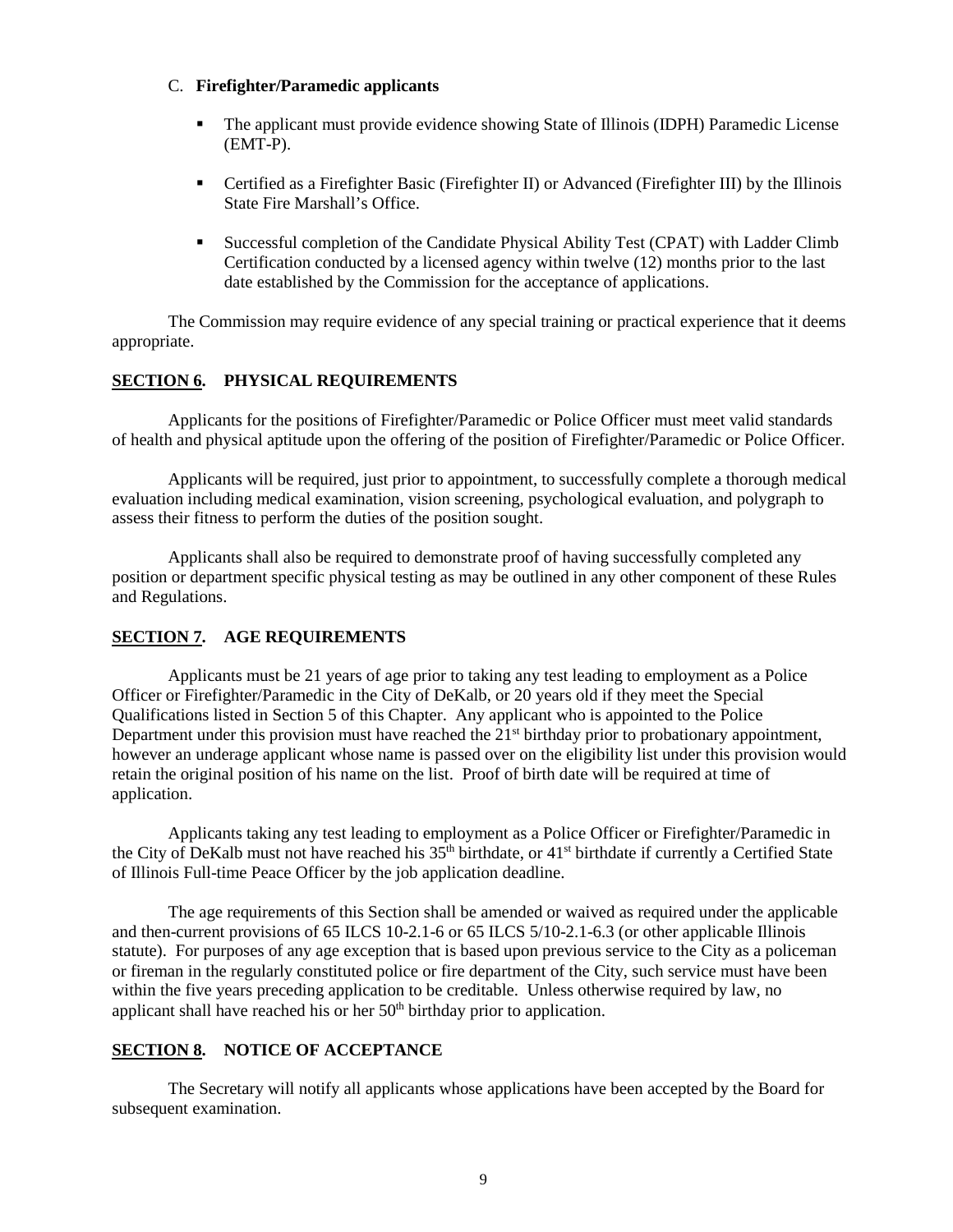#### **SECTION 9. RELEASE OF LIABILITY**

All applicants shall execute and deliver to the Board a release of all liability as the result of taking a "Physical Aptitude Test" in favor of the City of DeKalb on a form to be prescribed by the Board. Applicants shall also execute any other waivers, releases or agreements as shall be required by the City or Commission, relating to the disclosure of personal information, records or other data that shall be required at any time during the application process.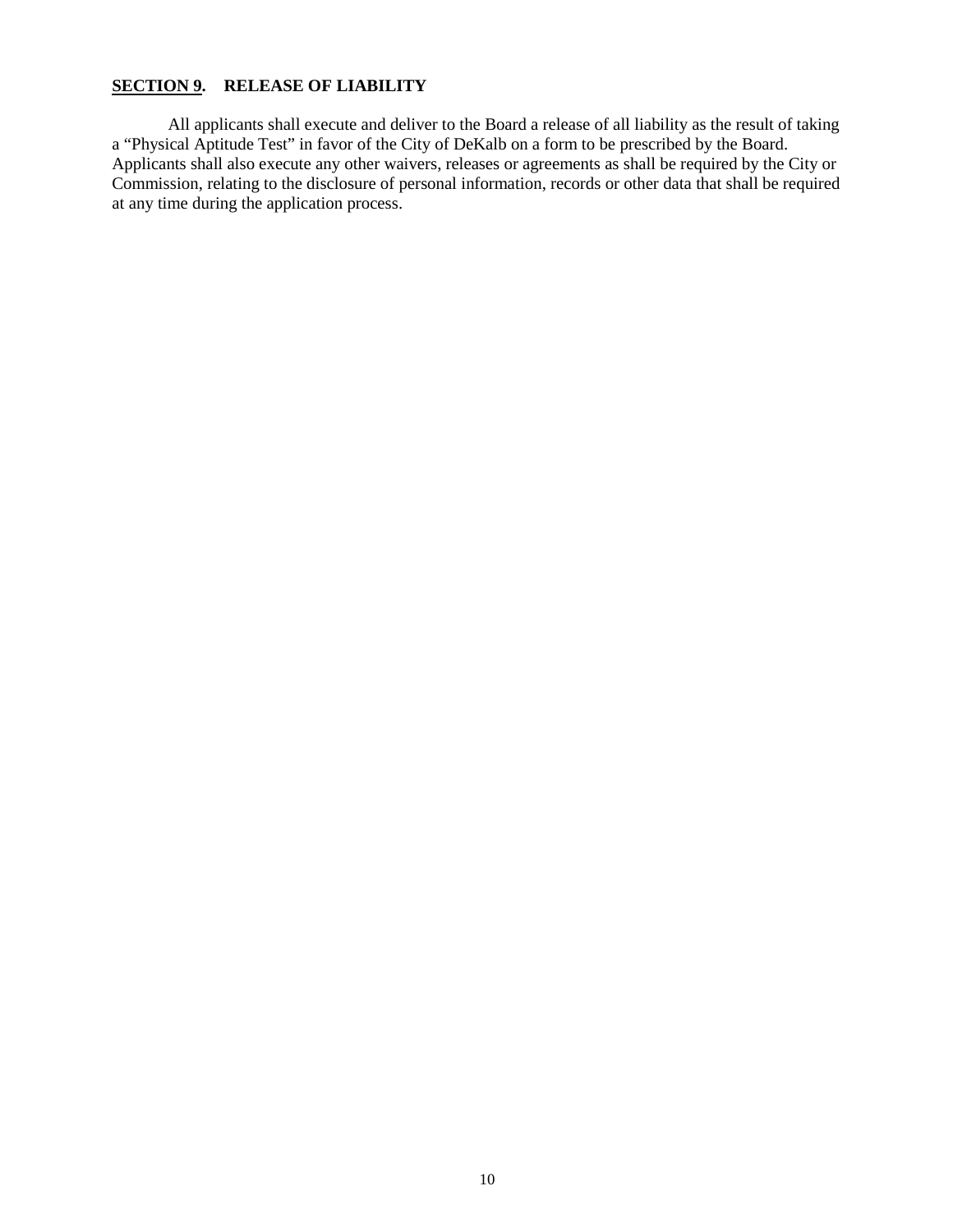### **CHAPTER IIIA EXAMINATIONS ORIGINAL APPOINTMENT POLICE DEPARTMENT**

#### **SECTION 1. NOTICE OF EXAMINATIONS**

The Commission shall hold examinations to fill vacancies for full time positions in the City. Examinations shall be held on the dates fixed by the Commission. The Commission may utilize the services of a third-party testing agency to conduct any portion or portions of such examination. All examinations shall be advertised in a local newspaper as required by law to encourage the application of as many qualified applicants as possible and must be given by publication at least two (2) weeks preceding the examination. The notice of examination shall include a statement of:

- A. The deadline by which all applications will be received.
- B. The date, time, and location where such examinations will be held.
- C. Any fees to be charged to cover application and examination costs (if applicable).
- D. Any other documents required by the Commission.
- E. The general scope of the examination and the merit criteria for any subjective component set forth by the Board including notice of criteria necessary for any available preference points.

The examinations may be postponed, however, by order of the Commission. When an examination is postponed, the Commission shall designate a new date for the examination. Applicants shall be notified of the postponement of any examination and the new date for examination.

#### **SECTION 2. TYPE OF EXAMINATIONS**

Applicants may be required to attend the orientation program sponsored by the Board. In addition, applicants may be required to participate in a physical aptitude test, written and oral examinations as determined by the Board, and as set forth in Section 4 of this Chapter. No examination shall contain questions regarding applicant's political or religious opinions or affiliations.

#### **SECTION 3. EXAMINATIONS – MINIMUM GRADE**

All grades shall be based upon weighing of criteria defined by the Commission. Such criteria shall be established before tests are administered. The Board may rank the candidates and assign them a percentile or raw score based upon performance in elements of the testing process.

#### **SECTION 4. ORIGINAL APPOINTMENT – PHYSICAL APTITUDE TEST**

Applicants are required to undergo an examination of their physical ability to perform the essential functions included in the duties they may be called upon to perform.

#### **SECTION 5. ORIGINAL APPOINTMENT – WRITTEN EXAMINATIONS**

Information as to the type of written examination employed by the Board will be provided in the job announcement. All examination results shall be and remain the property of the City of DeKalb and the grading thereof by the Board shall be final and conclusive and not subject to review by any other Board or tribunal of any kind or description. Candidates who fail to achieve a passing grade will be notified and eliminated from all further consideration.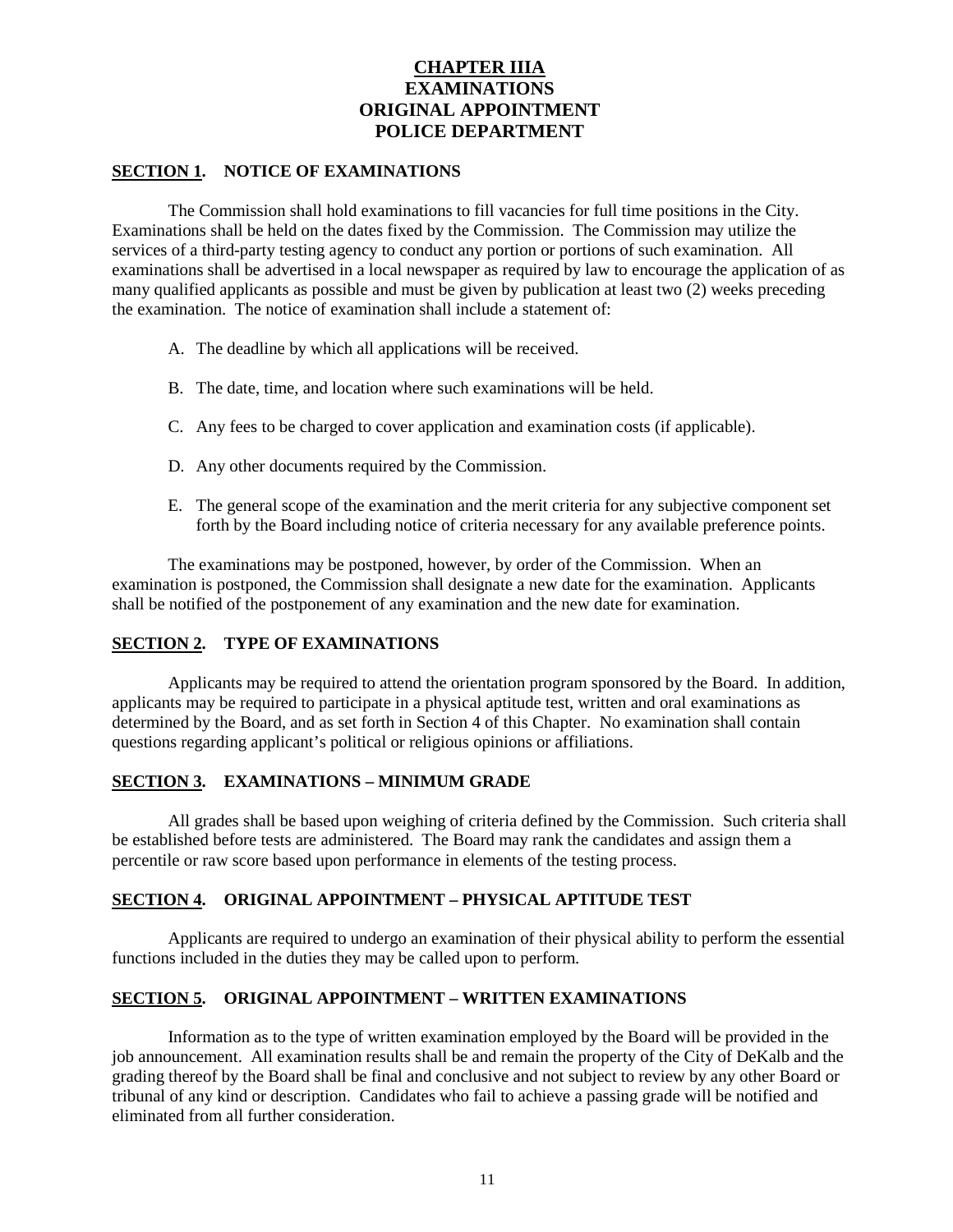#### **SECTION 6. ORIGINAL APPOINTMENT – ORAL EXAMINATIONS**

All Commissioners shall participate in the Oral Examination except wherein one Commissioner is absent due to illness or when matters of emergency preclude attendance. In no event shall less than two (2) Commissioners conduct the Oral Examination. A representative from Human Resources Department and Police and/or Fire may also be present during the oral examinations. Questions shall be asked of the applicant that will enable the Commissioners to properly evaluate and grade the applicant's speech, alertness, ability to communicate, judgment, self-confidence, social skills and general fitness for the position. On completion of each oral examination the Commissioners will discuss the applicant's abilities using the traits listed above. Applicants who fail to successfully complete the oral examination will be notified and eliminated from further consideration.

#### **SECTION 7. INITIAL ELIGIBILITY LIST**

- A. The Commissioners will prepare an "Initial Eligibility List" of the candidates successfully completing written test, and oral interview. The candidates will be listed in order of excellence based on their final weighted score.
- B. A dated copy of the "Initial Eligibility List" shall be sent to each person appearing thereon.
- C. Any person who is eligible for application of Veteran's Preference Points, as provided by law, shall be able to claim such preference points within 10 days of the date of notice or posting of the "Initial Eligibility List". If such points are not claimed within the 10 day period, such points shall be waived.

#### **SECTION 8. FINAL ELIGIBILITY LIST**

- A. The "Final Eligibility List" shall be prepared in accordance with these rules, which shall include claimed veteran's preference points.
- B. A dated copy of the "Final Eligibility List" shall be sent to each person appearing thereon. This copy shall include the date of expiration of the list two (2) years hence, except in those events when the Board by formal action extends such list.
- C. Appointment from this "Final Eligibility List" is subject to satisfactorily passing an in-depth psychological examination, a polygraph examination, background investigation, and a thorough medical examination (which may include a test of the applicant's vision, hearing, for the presence of communicable diseases, as well as a test to screen for the use of drugs and/or narcotics). For Police Officer: prior to entry into the Police Training Institute each appointee will be required, as a condition of employment, to precertify physical ability to pass the Peace Officer Wellness Evaluation Report (POWER) Test and subsequently must successfully complete the minimum standards of Basic Law Enforcement Training course prescribed under the provisions of Public Act 79-720, and achieve a passing score on the Law Enforcement Officers Certification Examination.
- D. A final oral interview may be scheduled at the Board's discretion.
- E. The "Final Eligibility List" may be abolished by the Commission at any time, and the Commission may retest and create a new list at any time. Any name remaining on the list after a period of two years shall be stricken.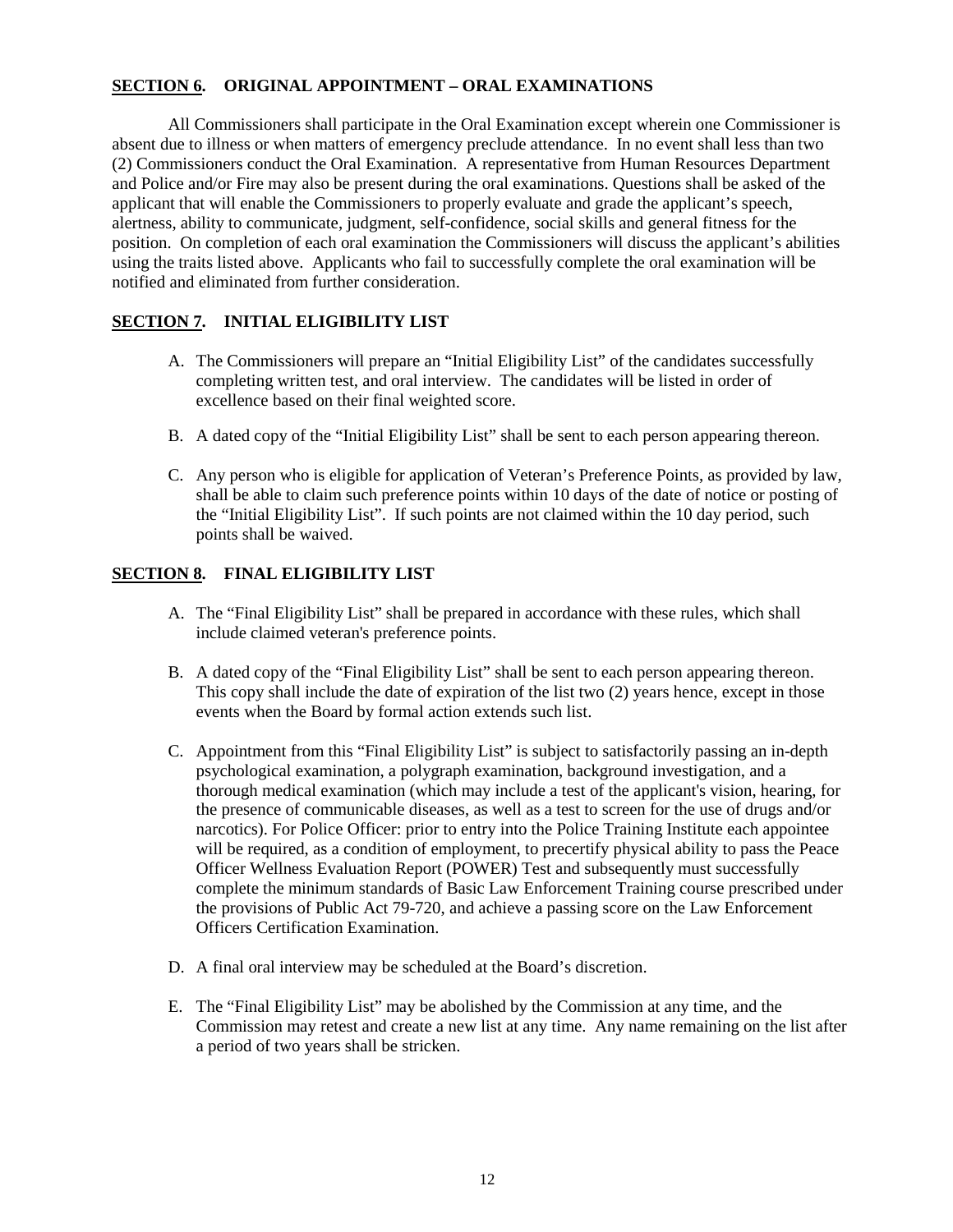#### **SECTION 9. LATERAL HIRING LIST**

The Board shall establish and maintain a separate Register of Certified Police Officers for the Police Department for purposes of lateral entry. This Register shall be comprised exclusively of individuals who have been certified by the Illinois Law Enforcement Training Standards Board; have been employed with their respective law enforcement agency within the State for at least 2 years, and have been actively employed as a Police Officer within the last 12 months.

All such applicants must provide documentation that they have fulfilled the above stated requirements and the requirements of the Police Training Act, to the satisfaction of the Board. Upon a determination of qualification for lateral entry as set forth above, applicants shall be examined orally and shall be placed upon the separate Lateral Hiring List in order of their relative excellence based upon their final score in oral examinations only (no written examination shall be required).

No preference points shall be applied for individuals on the Lateral Hiring List. Said individuals, however, must complete all other examination elements set forth herein, including the pre-employment agreement, professional examination, expense reimbursement agreement and testing. The individual with the highest ranking on the Register of Certified Police Officers will be considered tied with the highest ranking applicant from the separate "Final Eligibility List" established in Section 9, above, for Police Officers for purposes of an appointment to a vacancy by the Board.

The staff liaison, in consultation with the Chief, may make an offer of employment to either a candidate from the Section 8 "Final Eligibility List" or the Section 9 Lateral Hiring List. The Board may abolish the then-current Lateral Hiring List and reestablish a new Lateral Hiring List at any time.

#### **SECTION 10. PRE-EMPLOYMENT AGREEMENT, PROFESSIONAL EXAMINATIONS ANDTESTS**

- A. Each applicant shall be required to complete required forms, releases and waivers utilized by the City's Human Resources Department, including waivers authorizing completion of polygraph testing, background investigation, psychological testing, medical examination, or any other testing required by the Human Resources Department.
- B. As part of the recruitment process, eligible candidates shall be required to submit to an indepth background investigation and polygraph screening, administered by a licensed examiner. Such test shall be given without expense to the applicant. Such investigation and screening shall examine the candidate's work record, criminal conviction history, educational experience, fingerprints, and other factors of background and life experience which shall be reasonably related to the requirements of the position. Failure of the applicant to take or successfully complete such test shall disqualify the applicant to enter upon the duties of the office for which the application for examination was filed.
- C. Following the acceptance of the conditional offer of employment, the candidate shall be subjected to a medical evaluation. The medical examination will be conducted by physicians selected by the City of DeKalb which will include a comprehensive drug evaluation and which shall be paid for by the City and shall be graded on a pass/fail basis.
- D. Following the acceptance of the conditional offer of employment, the candidate shall be subjected to an in-depth Psychological Evaluation given by a reputable testing firm. The Psychological Evaluation will be administered at the offices of the testing firm unless otherwise determined by the Commission. The testing firm will provide a recommendation indicating, in their opinion, whether or not the candidate should be hired by the City of DeKalb.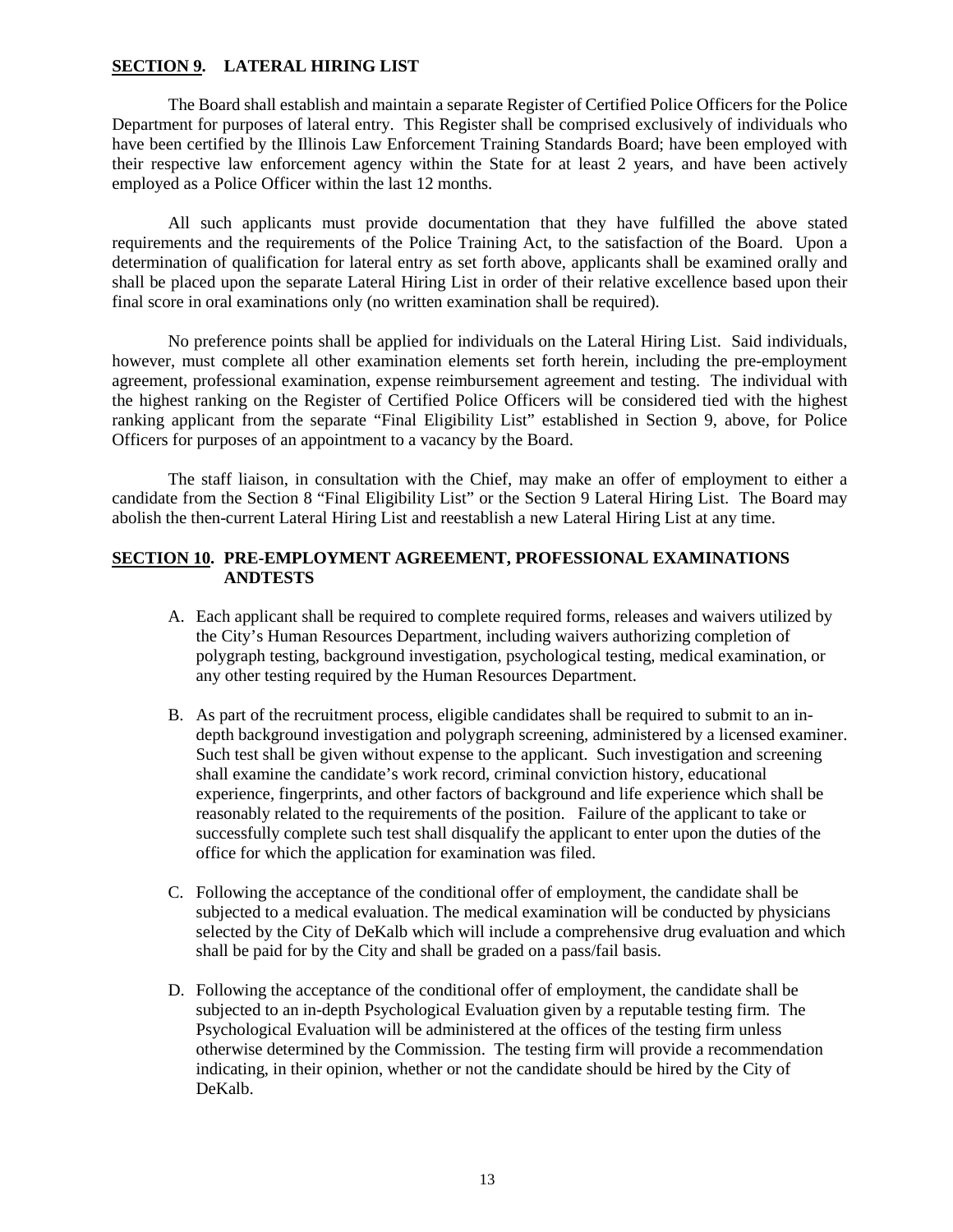E. Each applicant shall be required to complete an agreement for reimbursement of expenses in the form then-currently utilized by the City or Commission. Such agreement shall be executed prior to any probationary appointment, and shall be a prerequisite for appointment. Such agreement shall provide for the reimbursement, to the City, of expenses incurred in training and certifying the applicant, should the applicant be terminated for cause or voluntarily terminate his employment with the City during the first three (3) years of employment.

#### **SECTION 11. PROBATIONARY APPOINTMENT**

- A. All vacancies for Police Officer of the Police Department shall be filled by individuals from the "Final Eligibility List" having met all requirements previously listed. All original appointments to the Police Department shall be for a probationary period of 15 months from the original date of appointment. Time served on probation, whether continuous or not shall be credited upon the period of probation.
- B. Any person whose name appears on the "Final Eligibility List" may decline appointment. It shall be the option of the Board to strike from or maintain upon the register the name of such candidate without otherwise altering the candidate's original position on the Final Eligibility Register.
- C. Original probationary appointees who are deemed unsatisfactory based on performance during the probationary period shall in no case be discharged until the Department Head has notified the Board in writing of the unsatisfactory performance constituting grounds for dismissal.

#### **SECTION 12. NOTIFICATION OF CANDIDATES**

Each candidate completing the testing process will be notified in writing within a reasonable time as to his status in the recruitment process.

#### **SECTION 13. CERTIFICATION**

Final certification of probationary Police Officers shall be subject to successful completion of the Basic Training Course as provided by the Illinois Governmental Law Enforcement Officers Training Board within the prescribed probationary period. Inability to successfully complete this course shall be grounds for dismissal.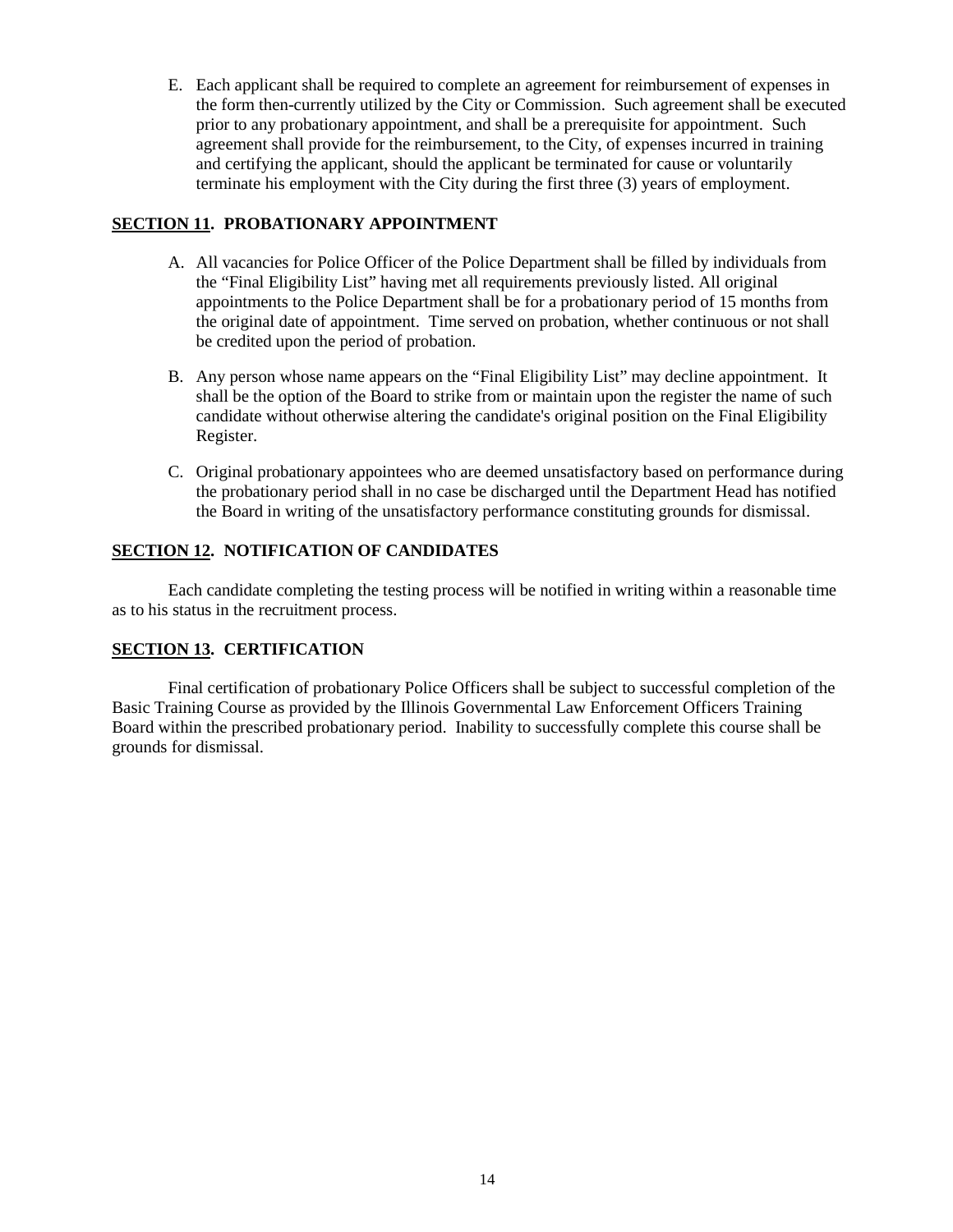#### **CHAPTER IIIB EXAMINATIONS ORIGINAL APPOINTMENT FIRE DEPARTMENT**

#### **SECTION 1. NOTICE OF EXAMINATIONS**

The Commission shall hold examinations to fill vacancies for full time positions in the City. Examinations shall be held on the dates fixed by the Commission. The Commission may utilize the services of a third-party testing agency to conduct any portion or portions of such examination. All examinations shall be advertised in a local newspaper as required by law to encourage the application of as many qualified applicants as possible and must be given by publication at least two (2) weeks preceding the examination. The notice of examination shall include a statement of:

- A. The deadline by which all applications will be received.
- B. The date, time, and location where such examinations will be held.
- C. Any fees to be charged to cover application and examination costs (if applicable).
- D. Any other documents required by the Commission.
- E. The general scope of the examination and the merit criteria for any subjective component set forth by the Board including notice of criteria necessary for any available preference points.

The Commission rejects the alternative procedure for appointment contemplated by 65 ILCS 5/10- 2.1-6.4.

The examinations may be postponed, however, by order of the Commission. When an examination is postponed, the Commission shall designate a new date for the examination. Applicants shall be notified of the postponement of any examination and the new date for examination.

#### **SECTION 2. TYPE OF EXAMINATIONS**

Applicants may be required to attend the orientation program sponsored by the Board. In addition, applicants may be required to participate in a physical aptitude test, written and oral examinations as determined by the Board, and as set forth in Section 4 of this Chapter. No examination shall contain questions regarding applicant's political or religious opinions or affiliations. Examinations and qualification shall be based upon: mental aptitude, physical ability, preferences, moral character and health, along with a subjective component based on merit criteria. All scores resulting from any aspect of the examination shall be available to the public.

- A. **Mental Aptitude:** No person who does not possess at least a high school diploma or GED shall be placed on the eligibility register. Examination of mental aptitude shall be based upon a written examination, which shall be practical in character and related to those matters that fairly test the capacity of an applicant to discharge the duties of a Firefighter/Paramedic. The cut-off score for the written examination will be based on the recommendation of the developer of the written examination and will be consistent with minimally qualified performance in the Firefighter/Paramedic position. The mental aptitude test shall be weighted as 40% of the total 100 points in the entry level Firefighter/Paramedic testing process.
- B. **Preliminary Eligibility List:** The Board may create a "Preliminary Eligibility Register". A candidate is eligible to be placed on this Register based upon passage of the written examination, by attaining the minimum score set by the Commission. The cut-off score for the written examination will be based on the recommendation of the developer of the written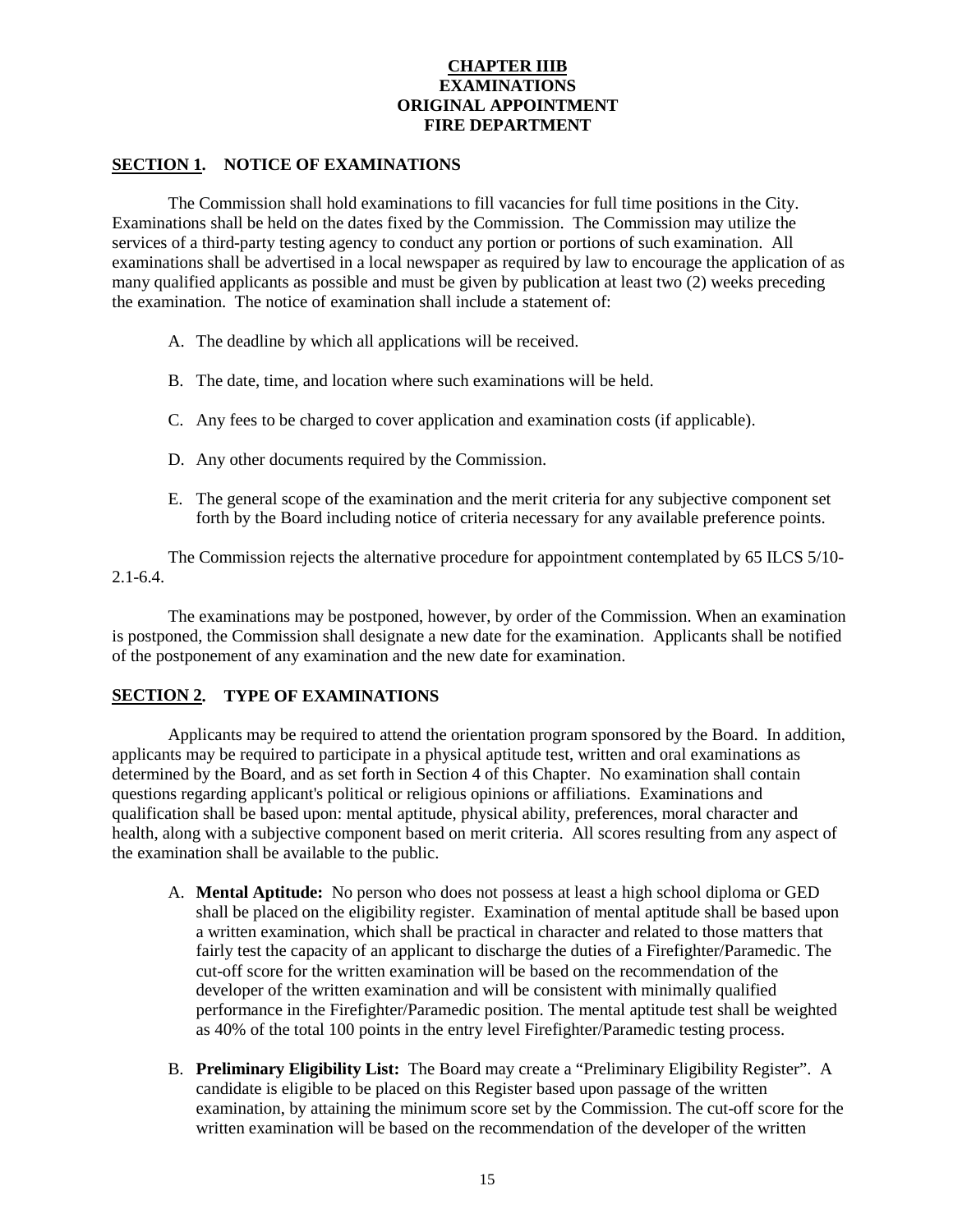examination and will be consistent with minimally qualified performance in the Firefighter/Paramedic position. The Board requires CPAT with Ladder Climb Certification before the creation of the "Preliminary Eligibility Register". The Board may exercise its option to utilize a "Preliminary Eligibility Register" until after all applications have been accepted.

C. **Subjective Examination:** The Board may conduct a subjective evaluation of candidates. The merit criteria for the subjective criteria shall be announced by the Board in the public notice of the exam. There shall be no minimum passing score for this component. Scores will be calculated objectively and used to rank candidates for placement on the "Initial Eligibility Register". Questions may be asked of the applicant that will enable the Commission to fairly evaluate the applicant's fitness for the position and his skills and abilities relevant to the successful performance of duties in the position, as determined by the Commission.

The interview shall include questions designed to test the applicant's capacity to discharge the duties of a Firefighter/Paramedic, including practical or scenario based questions, the applicant's ability to respond to questions and changing circumstances in high-pressure environments, the applicant's problem solving ability, the applicant's multi-tasking ability, the applicant's interpersonal communication skills and the applicant's memory, recall and documentation skills. The oral examination shall be weighted as 60% of the total 100 points in the entry level Firefighter/Paramedic testing process.

#### **SECTION 3. QUALIFICATIONS FOR INITIAL ELIGIBILITY LIST**

The combined scores from the Mental Aptitude and Subjective Examinations shall be compiled into a score based on a one-hundred (100) point scale. As outlined above, the Mental Aptitude shall comprise 40% of the 100 total points and the Subjective Examination shall comprise 60% of the total 100 points.

All applicant scores shall be subject to public release at any time. The Commission may set a minimum passing score required for inclusion on the "Initial Eligibility List". All applicants whose score, prior to the application of preference points, is equal to or greater than the minimum passing score (if any) established by the Commission shall be included on the "Initial Eligibility List".

The "Initial Eligibility List" shall be publicly posted by the Commission within 60 days after the completion of the examination. Candidates who wish to receive preference points in accordance with these Rules and Regulations shall, within 10 days of the date of the posting of the "Preliminary Eligibility List", submit a written claim for any preference points for which they are eligible (and with such written claim, shall include certified copies of any and all documentation required to establish eligibility for the same).

#### **SECTION 4. PREFERENCE POINTS AND APPLICATION**

Candidates shall receive information regarding preference points with the job announcement. A maximum of 10 preference points shall be available for applicants to claim as outlined in the preceding section. Upon the request of a qualified applicant:

- A. **Veteran Preference Points:** Five (5) preference points shall be assigned to any applicant who was engaged in active service for at least one (1) year in the United States military, and who was honorably discharged. Reserve or National Guard service without one year of active duty service shall not entitle an applicant to any Veteran's Preference Points.
- B. **Residency Preference Points:** Two (2) preference points shall be assigned to any applicant who resides at a location that satisfies the residency requirements for a full-time, nonprobationary Firefighter/Paramedic under the then-current or most recent collective bargaining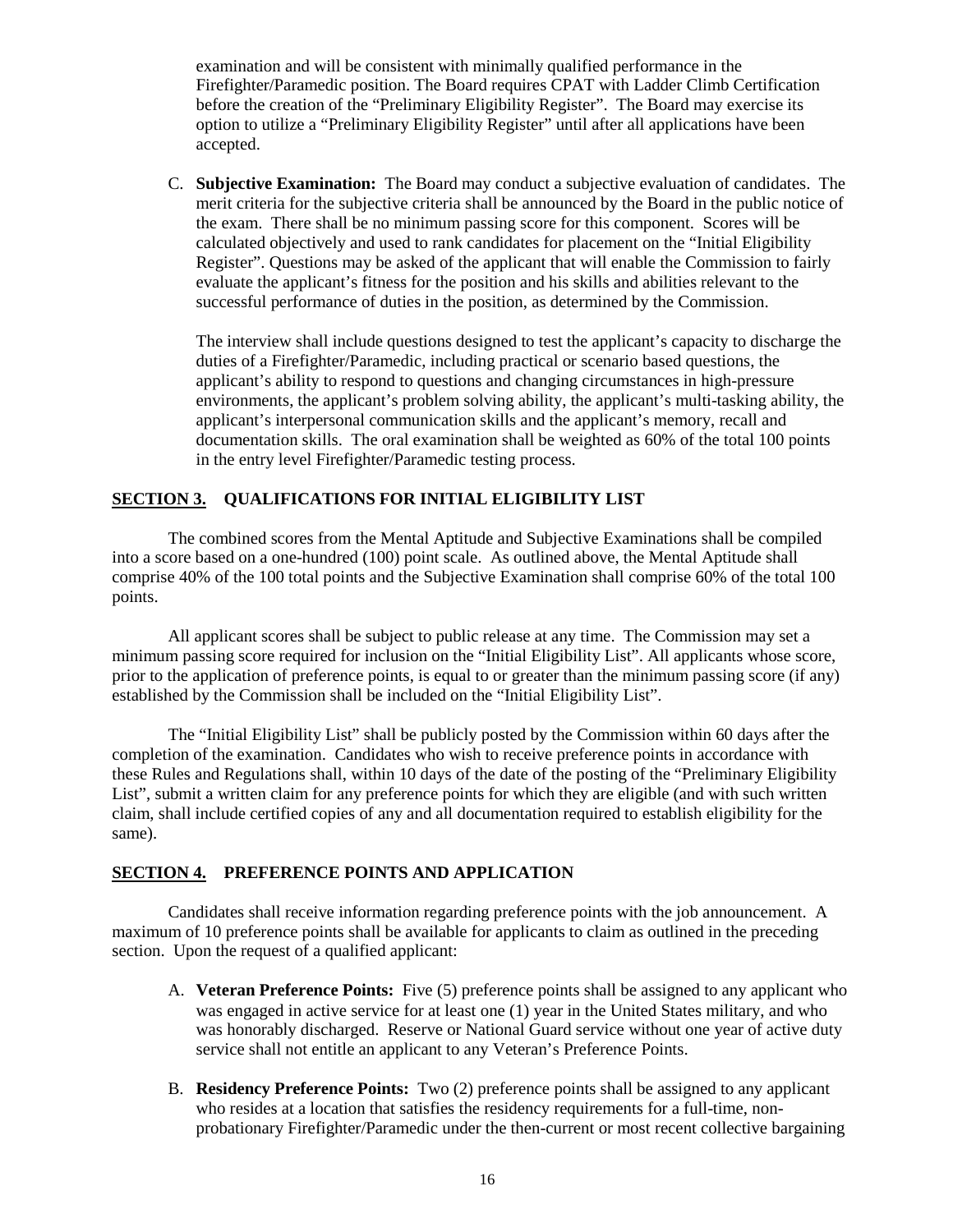agreement between the City and the International Association of Firefighters. Residency is required to be established by a then-current, valid Illinois Driver's License listing an eligible address (as verified through the Illinois Secretary of State), and/or also through such other documentation as shall be acceptable to the Board, in its absolute and sole discretion.

The Commission does not allocate any preference points to the other forms of preference contemplated by 65 ILCS 5/10-2.1-6.3.

#### **SECTION 5. FINAL ELIGIBILITY LIST**

Based upon scores calculated after the application of preference points in accordance with the preceding section, the staff liaison shall determine a "Final Eligibility List" in accordance with these rules. The "Final Eligibility List" shall be a public document, and access to the "Final Eligibility List" shall be available to any person, including any applicant, upon request.

Any person placed on the "Final Eligibility List" who exceeds the applicable age limit prior to being appointed to the Fire Department shall remain eligible until the list is abolished or until the person has been on the list for a period of two years.

The "Final Eligibility List" may be abolished by the Commission at any time, and the Commission may retest and create a new list at any time. Any name remaining on the list after a period of two years shall be stricken.

#### **SECTION 6. NOTIFICATION OF CANDIDATES**

Each candidate completing the testing process will be notified in writing within a reasonable time as to his ranking. In the event that the candidate achieves a numerical score that would eliminate the candidate from further participation in the testing process, that person shall receive notice stating that he/she has failed to score above the prescribed score and will not be placed on the next eligibility register.

#### **SECTION 7. ORIGINAL APPOINTMENTS**

All original appointments made to the City's Fire Department shall be made from the "Final Eligibility List" in accordance with the processes established by these Rules and Regulations. Only persons who meet or exceed the performance standards required herein shall be placed on a register of eligible for original appointment to the Fire Department. Whenever a Firefighter/Paramedic is authorized to be hired with the City, the Commission shall appoint to that position the person with the highest ranking on the "Final Eligibility List", unless the Commission concludes that either, the highest ranking candidate fails to meet minimum standards for the position, or, that an alternative candidate would better serve the needs of the City. If such determination is made, the highest ranked candidate can be passed over, the Commission may elect to hire any person ranked in the top 5% of eligible applicants on the "Final Eligibility List" or if there are fewer than 5 people in the top 5% of eligible applicants on the "Final Eligibility List", any person among the top five listed applicants.

If an applicant is selected for hire, such applicant may, at his election, pass on an appointment one time without losing his position on the list of eligible applicants. If an applicant passes on appointment once, is selected for hire a second time, and passes on appointment a second time, said applicant shall be removed from the "Final Eligibility List" (but shall be eligible to test or retest in any future examinations, including examinations conducted during the two year period that the candidate would otherwise still appear on the "Final Eligibility List").

In order to prevent a stoppage of public business, the Commission may make temporary appointments in accordance with applicable state law, for a period of not more than sixty days. No person may receive a temporary appointment more than twice within any one calendar year.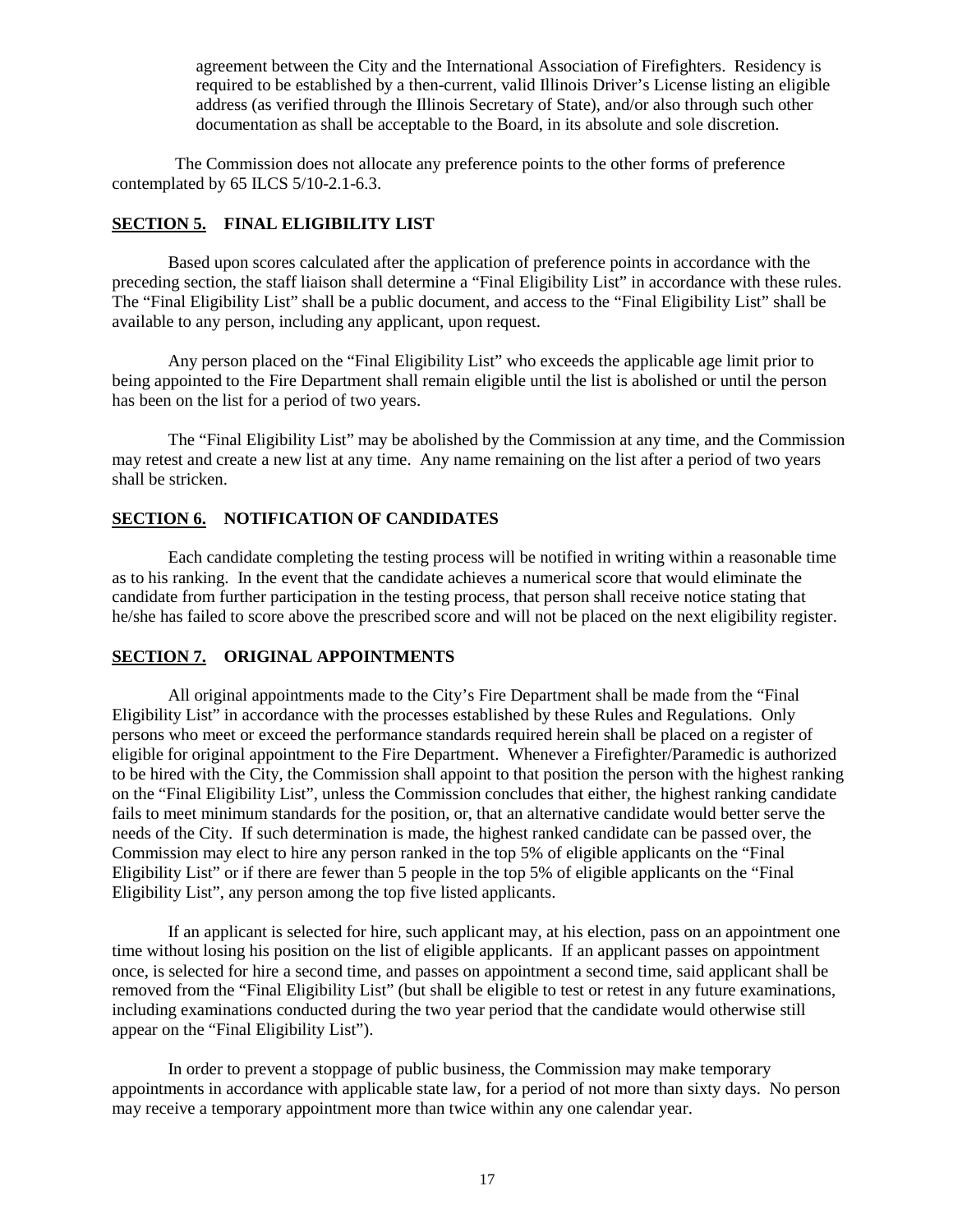#### **SECTION 8. PRE-EMPLOYMENT AGREEMENT, PROFESSIONAL EXAMINATIONS AND TESTS**

- A. Each applicant shall be required to complete required forms, releases and waivers utilized by the City's Human Resources Department, including waivers authorizing completion of background investigation, polygraph testing, psychological and medical examination, or any other testing required by the Human Resources Department.
- B. Each applicant for original appointment shall be required to submit to a Polygraph Device Deceptive Test administered by a licensed examiner. Such test shall be given without expense to the applicant and shall be graded on a pass/fail basis.
- C. Following the acceptance of the conditional offer of employment, the candidate shall be subjected to an in-depth Psychological Evaluation given by the testing firm of the City of DeKalb's choosing. The psychological evaluation will be administered at the offices of the testing firm unless otherwise determined by the City. The testing firm will provide a recommendation indicating, in their opinion, whether or not the candidate should be hired by the City. Such test shall be given without expense to the applicant and shall be graded on a pass/fail basis. Failure of the applicant to take or successfully complete such test shall eliminate the applicant from further consideration.
- D. Following the acceptance of the conditional offer of employment, the candidate shall be subjected to a medical evaluation. The medical examination will be conducted by physicians selected by the City of DeKalb which will include a comprehensive drug evaluation and which shall be paid for by the City. The extent and scope of the examinations shall be determined by the Human Resources Department, and shall be graded on a pass/fail basis.
- E. Each applicant shall be required to complete an agreement for reimbursement of expenses in the form then-currently utilized by the City or Commission. Such agreement shall be executed prior to any probationary appointment, and shall be a prerequisite for appointment. Such agreement shall provide for the reimbursement, to the City, of expenses incurred in training and certifying the applicant, should the applicant voluntarily terminate his or her employment with the City during the first three years of employment.

#### **SECTION 9. PROBATIONARY APPOINTMENT**

- A. All vacancies for Firefighter/Paramedic of the Fire Department shall be filled by individuals from the "Final Eligibility List" having met all requirements previously listed. All original appointments to the Fire Department shall be for a probationary period of 12 months from the original date of appointment. Said 12 month probationary appointment may exclude periods of training, or may exclude injury or illness leaves, including duty related leaves, in excess of 30 days.
- B. A probationary Firefighter/Paramedic is an at-will employee and may be suspended or terminated whenever the Board and the Fire Chief determines that employee's performance and conduct is unsatisfactory.

#### **SECTION 10. CERTIFICATION**

Final certification of probationary Firefighter/Paramedics shall be subject to successful completion of the Certified Firefighter Basic Training Course as prescribed by the Illinois Fire Protection Personnel Standard and Education Commission. Inability to successfully complete these courses will be grounds for dismissal.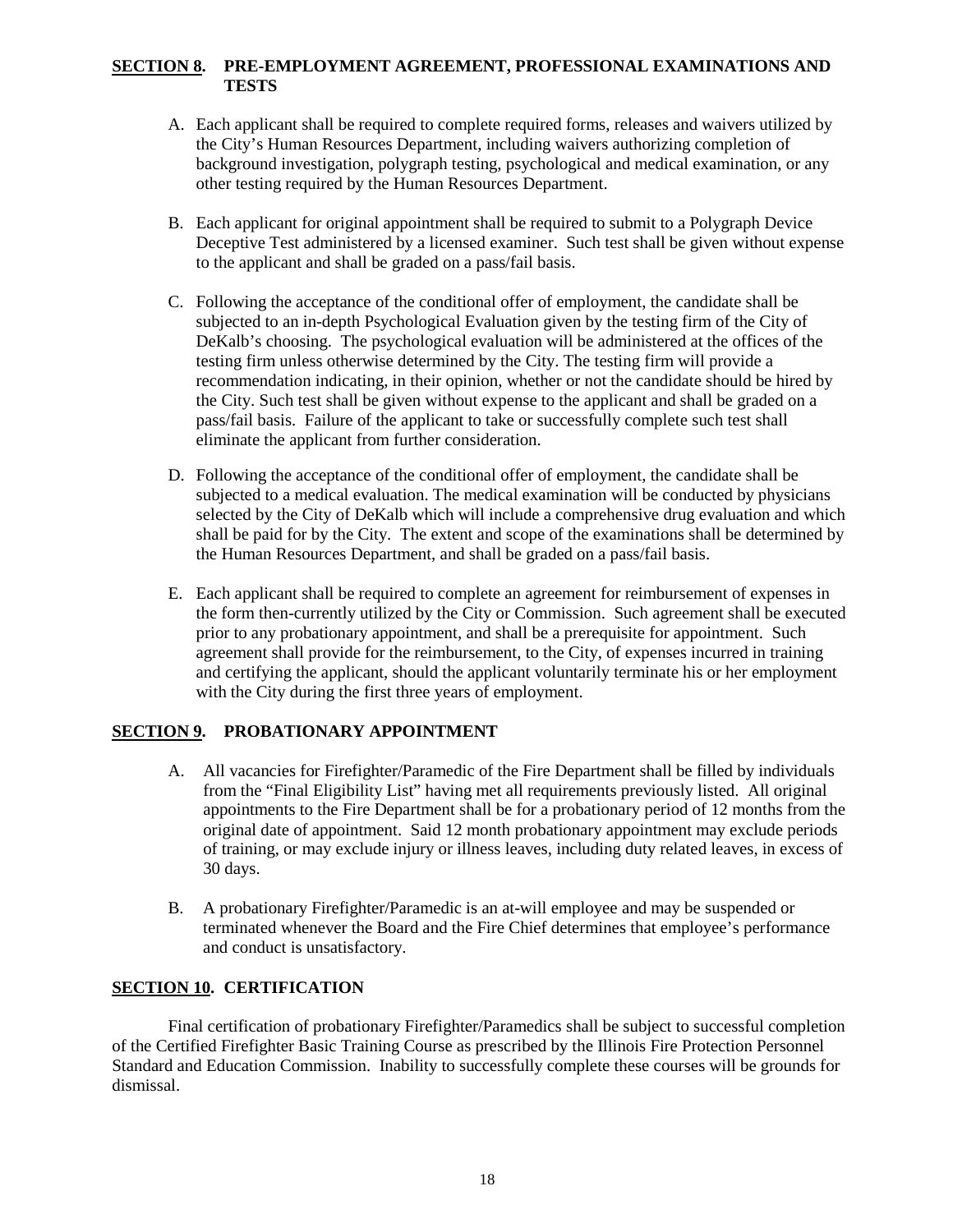#### **CHAPTER IV POLICE PROMOTIONAL EXAMINATIONS**

#### **SECTION 1. GENERAL**

The Board, by its rules, shall provide for promotion in the Police Department on the basis of ascertained merit and seniority in service and examination, and shall provide in all cases, where it is practicable, that vacancies shall be filled by promotion. Only Police Officers who have successfully completed their probationary period are eligible to take the examinations for the next higher rank, i.e., Sergeant for Police Officers. All examinations for promotions shall be competitive among such members of the next lower rank as desire to submit themselves to examination. All promotions shall be made from the three (3) having the highest rating, and where there are less than three (3) names on the promotional eligibility list, as originally posted, or remaining thereon after appointments have been made therefrom, appointments to fill existing vacancies shall be made from those names or name remaining on the promotional list. The method of examination and the rules governing examinations for promotion are specified below. The Board shall strike off the names of candidates for promotional appointment after they have remained thereon for more than three (3) years, provided there is no vacancy existing which can be filled from the promotional register.

#### **SECTION 2. GRADING**

| <b>Evaluation</b>       | % Weight                    | <b>Method</b>                                           |  |
|-------------------------|-----------------------------|---------------------------------------------------------|--|
| <b>Written Test</b>     | 40%                         |                                                         |  |
| Interview               | 40%                         | Interview panel constitute of the Board of Fire and     |  |
|                         | <b>Police Commissioners</b> |                                                         |  |
| 10%<br>Department Merit |                             | Determined by the Police Chief and based on scale of 1- |  |
| and Efficiency Rating   |                             | 10 with a maximum of 10 points.                         |  |
| Seniority               | 5%                          | 1 point per year of service with the DeKalb Police      |  |
|                         |                             | Department up to a maximum of five $(5)$ points         |  |
| Time in Rank            | 5%                          | 1 point per year of service in current rank with DeKalb |  |
|                         |                             | Police Department up to a maximum of five (5) points    |  |

The Promotional Examination score shall be determined as follows:

A candidate's total score shall consist of the total computed from the individual's scores on the written examination, oral examination, merit/efficiency rating, seniority and time in rank. Candidates shall take rank upon a "Preliminary Promotional Eligibility List" in the order of their relative excellence as determined by their total score.

The Commission in determining next in order of rank in promotional examinations herewith determines a policy of extending the examination successively through all the orders of rank in the services in an endeavor to qualify suitable eligible or eligibles for the vacancy or vacancies existing before extending the examination to the general public.

Candidate scores shall be provided on a list, with all aspects of the score (weighted as outlined above) listed on such list.

#### **SECTION 3. VETERAN'S PREFERANCE POINTS**

Any candidate on the "Preliminary Promotional Eligibility List" may, within 10 calendar days after the initial posting of the list, file a written application for veteran's preference with the Board's Secretary. Any person filing an application for veteran's preference shall meet the qualifications as provided in applicable law (65 ILCS 5/10-2.1-10) and file evidence of an honorable discharge from and proof of such service. The veteran's preference shall be calculated as provided in applicable law (65 ILCS 5/10-2.1-11), and added to the applicant's total score on the "Preliminary Promotional Eligibility List".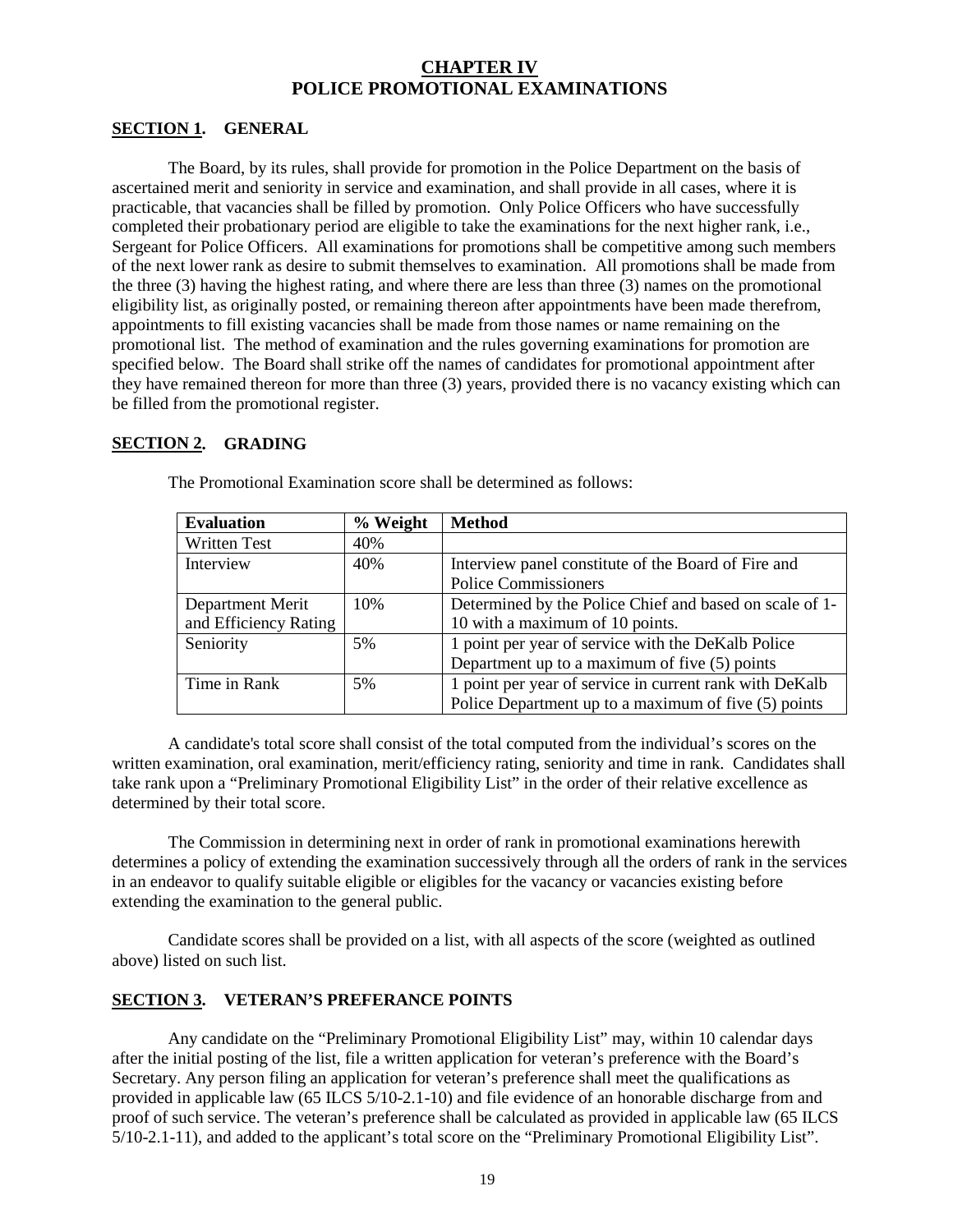Provided, however, that any person who has previously received a promotion from a promotion list on which his position was adjusted for veteran's preference shall not be eligible for any subsequent veteran's preference, i.e., veteran's preference may not be used more than once. Thereafter, a "Final Promotional Eligibility List" shall be posted.

#### **SECTION 4. DISQUALIFICATION FROM PROMOTIONAL PROCESS**

A person who knowingly divulges or receives test questions or answers before a written examination, or otherwise knowingly violates or subverts any requirement of the Promotional Examination may be subject to disqualification from the promotional process, demotion from the rank promoted or other discipline and may also face possible criminal charges for Official Misconduct

#### **SECTION 5. PROMOTIONAL VACANCY**

Upon notice from the City Manager or other appropriate corporate authority that a promotional vacancy exists, the Board shall select the individual to be promoted in the manner specified in Section 1 of this Chapter IV.

#### **SECTION 6. EXCLUDED POSITIONS**

The Board acknowledges that it shall not be responsible for the selection of any ranks whose selection is established by City Ordinance or collective bargaining agreement as being the responsibility of a party other than the Board.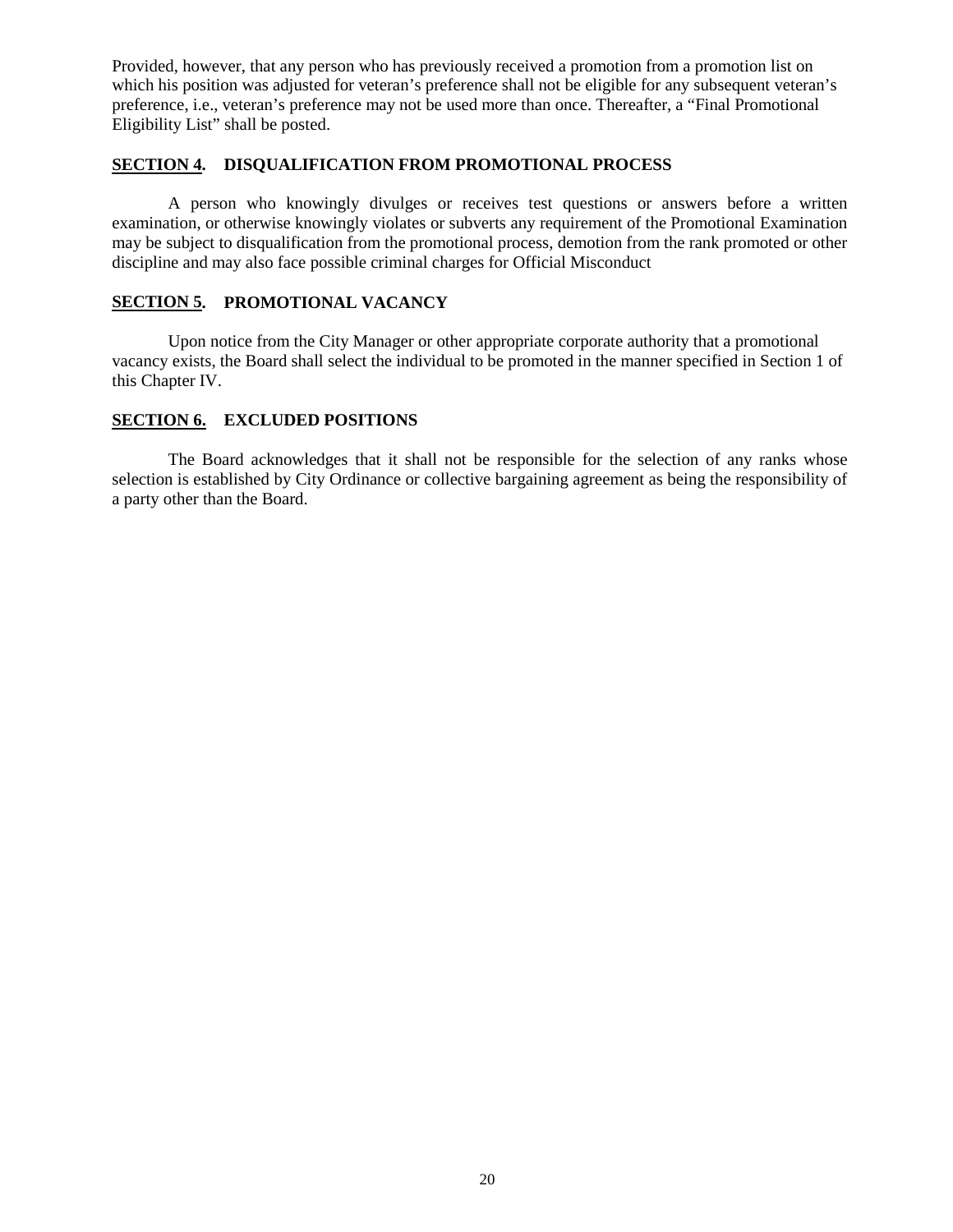#### **CHAPTER V FIRE PROMOTIONAL EXAMINATIONS**

#### **SECTION 1. GENERAL**

Promotions to the ranks of Lieutenant through Battalion Chief shall be conducted in accordance with the provisions of the Fire Department Promotional Act, 50 ILCS 742/1 and consistent with the provisions of Article IV, Section 4.2.1 – Promotions of the Collective Bargaining Agreement between the City of DeKalb and the DeKalb International Association of Firefighters, Local 1236, in effect at the time of test announcement.

#### **SECTION 2. VETERAN'S PREFERANCE POITNS**

Any candidate on the "Preliminary Promotional Eligibility List" may, within 10 calendar days after the initial posting of the list, file a written application for veteran's preference with the Board's Secretary. Any person filing an application for veteran's preference shall meet the qualifications as provided in applicable law (65 ILCS 5/10-2.1-10) and file evidence of an honorable discharge from and proof of such service. The veteran's preference shall be calculated as provided in applicable law (65 ILCS 5/10-2.1-11), and added to the applicant's total score on the "Preliminary Promotional Eligibility List". Provided, however, that any person who has previously received a promotion from a promotion list on which his position was adjusted for veteran's preference shall not be eligible for any subsequent veteran's preference, i.e., veteran's preference may not be used more than once. Thereafter, a "Final Promotional Eligibility List" shall be posted.

#### **SECTION 3. DISQUALIFICATION FROM PROMOTIONAL PROCESS**

A person who knowingly divulges or receives test questions or answers before a written examination, or otherwise knowingly violates or subverts any requirement of the Fire Department Promotional Act may be subject to disqualification from the promotional process, demotion from the rank promoted or other discipline and may also face possible criminal charges for Official Misconduct.

#### **SECTION 4. EXCLUDED POSITIONS**

The Board acknowledges that it shall not be responsible for the selection of any ranks whose selection is established by City Ordinance or collective bargaining agreement as being the responsibility of a party other than the Board.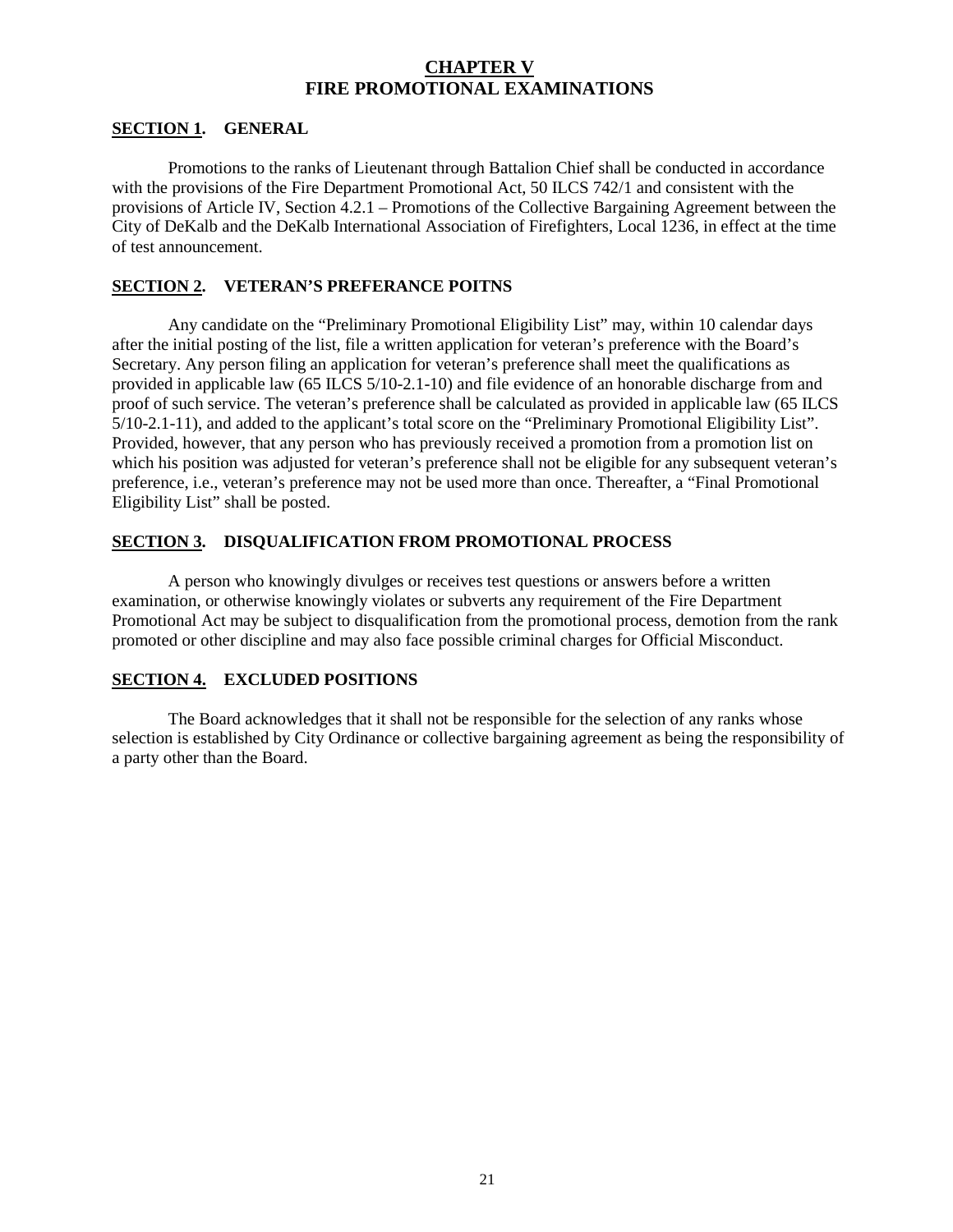### **CHAPTER VI ORDER OF RANK, CLASSIFICATION AND OATH OF OFFICE**

#### **SECTION 1. RANK**

The order of rank in the Police Department shall be as provided by ordinance and city budget.

The order of rank in the Fire Department shall be as provided by ordinance and city budget.

#### **SECTION 2. CLASSIFICATION**

The Board classifies such offices in the fire and police departments for the purpose of establishing and maintaining standards of examinations and promotions based upon job descriptions and departmental regulations.

#### **SECTION 3. OATH OF OFFICE**

Before entering duty any person about to become a member of the Fire or Police Department shall take the following oath, before any person authorized to administer oaths in the State of Illinois:

> "I \_\_\_\_\_\_\_\_\_\_\_\_\_\_\_\_\_, do solemnly swear or affirm that I will support the Constitution of the United States, and the Constitution of the State of Illinois, and that I will faithfully discharge the duties of the office of \_\_\_\_\_\_\_\_\_\_\_\_\_\_\_\_\_\_ according to the best of my ability."

Signed\_\_\_\_\_\_\_\_\_\_\_\_\_\_\_\_\_\_\_\_\_\_\_\_\_\_\_\_\_\_

|         | Subscribed and sworn to before |    |
|---------|--------------------------------|----|
| me this | day of                         | 20 |

\_\_\_\_\_\_\_\_\_\_\_\_\_\_\_\_\_\_\_\_\_\_\_\_\_\_\_\_\_\_\_\_\_\_\_\_\_\_\_\_

NOTARY PUBLIC

He shall enter into such bond in such amount as prescribed by the Ordinance of the City of DeKalb, unless the City of DeKalb provides a blanket bond for all of its officers.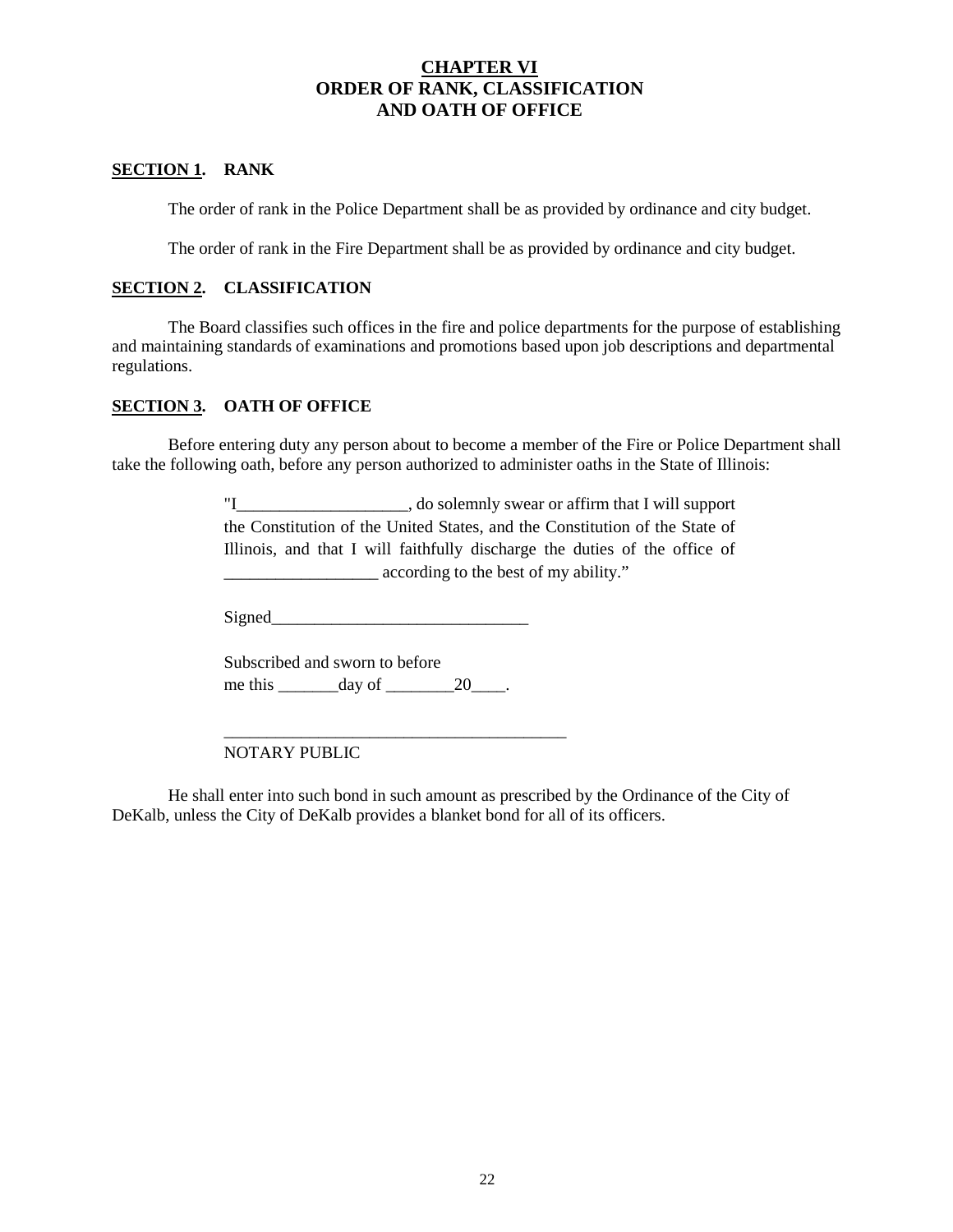### **CHAPTER VII HEARING OF CHARGES FOR REMOVALS, SUSPENSIONS AND DISCHARGES**

#### **SECTION 1. HEARING OF CHARGES**

- A. Hearings before the Board are not common law proceedings. The provisions of the "Civil Practice Act" do not apply to hearings before the Board.
- B. "Counsel" as used herein means: One who has been admitted to the bar as an attorney-at-law in this State.
- C. No rehearing, reconsideration, modification, vacation, or alteration of a decision of the Board can be allowed.
- D. "Cause" is some substantial shortcoming which renders continuance in employment in some way detrimental to the discipline and efficiency of the public service and something which the law and sound public opinion recognize as cause for the officer no longer occupying his position. The right to determine what constitutes "cause" is in the Board.
- E. The Complainant or appellant initiating any proceedings which call for a hearing before the Board shall have the burden of proof to establish by a preponderance of the evidence that cause for discipline exists or that a suspension, previously imposed by the Chief of the department is unwarranted. Should the question of a crime be involved, the rules of "reasonable doubt" shall not control.
- F. The phrase "preponderance of evidence" is defined as the greater weight of the evidence; that is to say, it rests with that evidence which, when fairly considered, produces the stronger impression, and has a greater weight, and is more convincing as to its truth when weighed against the evidence in opposition thereto.
- G. All hearings shall be conducted in conformance with the Illinois Open Meetings Act.
- H. At the time and place of hearing, both parties may be represented by Counsel, if they so desire.
- I. All proceedings before the Board during the conduct of the hearing shall be recorded by a court reporter to be employed by the Board.
- J. The records of all hearings will not be transcribed by the court reporter unless requested to do so by the Board or any party of interest.
- K. All witnesses shall be sworn by a member of the Board prior to testifying and the matter will be decided by the Board solely on evidence presented at the hearings.
- L. The Board will first hear the witnesses substantiating the charges which have been made against the respondent. Thereafter, the respondent may present and examine those witnesses whom he desires the Board to hear. All parties shall have the right to cross-examine witnesses presented by the opposite party.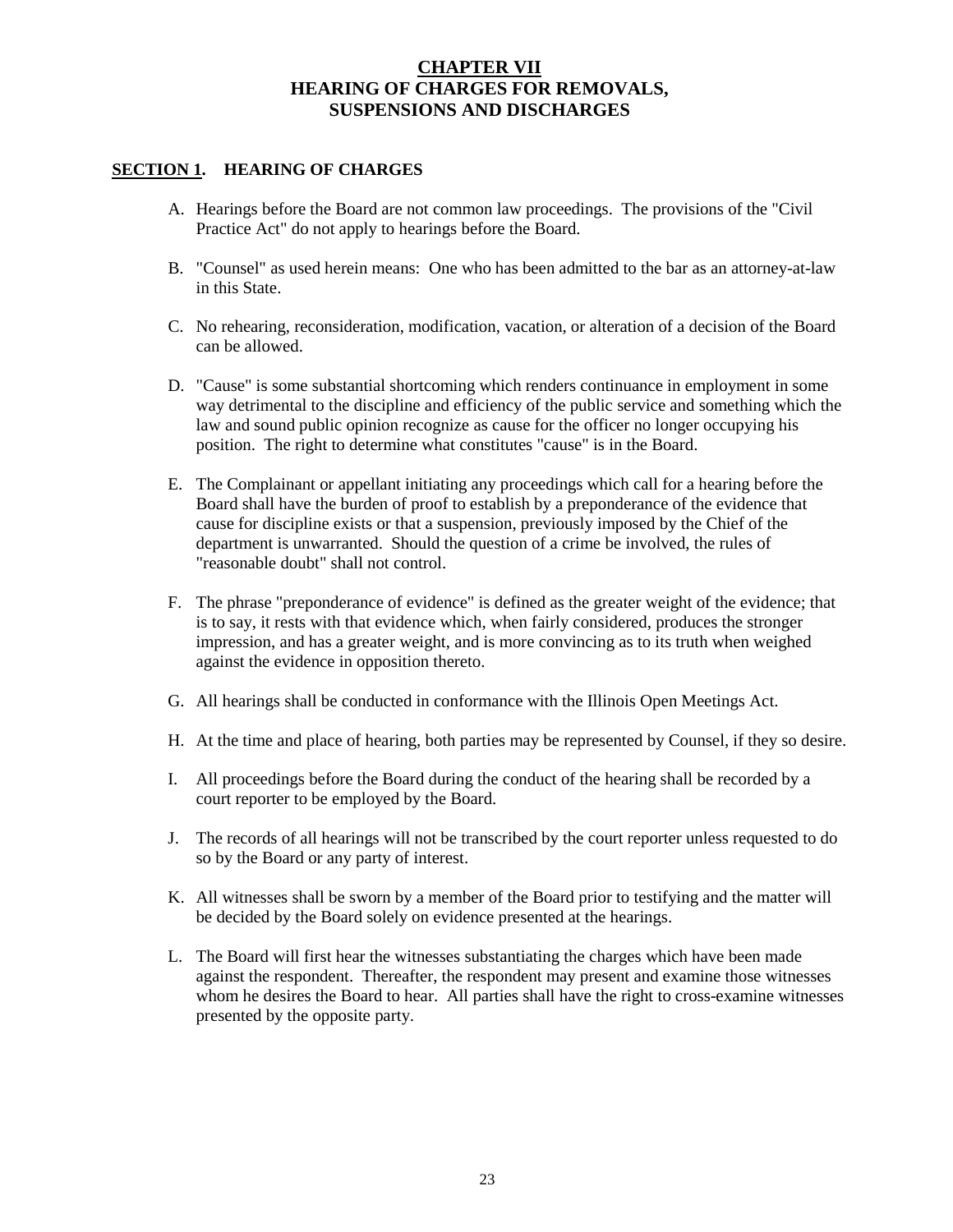#### **SECTION 2. HEARING PROCEDURE**

#### A. **Complaints**

In all cases written complaints shall be filed in quintuplet, setting forth a plain and concise statement of the facts upon which the complaint is based.

#### B. **Probable Cause**

The Board shall have the right to determine whether there is or is not probable cause for hearing a complaint and may conduct such informal hearings as may be necessary for such purpose.

#### C. **Notification of Hearings**

Upon the filing of a complaint in quintuplet with the Secretary of the Board, the determination by the Board of proper cause for entertaining said complaint, the Secretary of the Board shall notify both the complainant and respondent, either by registered or certified mail, return receipt requested, or personally of the time and place of the hearing of the charges contained in the complaint. The respondent shall also be served with a copy of the complaint, and if an Order of Suspension is entered by the Board, the respondent, the complainant, the Chief of the Department and the Finance Officer of the municipality shall be notified of the entry of such Order of Suspension, and be served either personally, or by registered or certified mail, return receipt requested, with a copy of such Order of Suspension.

#### D. **Continuances**

The matter of granting or refusing to grant a continuance of a hearing is within the discretion of the Board. No hearing shall be continued at the request of any of the parties to a proceeding or their attorneys, unless such request is received in writing by the Chairman of the Board at least three (3) days before the scheduled hearing date.

#### E. **Stipulations**

Parties may, on their own behalf, or by Counsel, stipulate and agree in writing, or on the records, to a continuance or as to evidentiary guilt. The facts so stipulated shall be considered as evidence in the proceeding. In the event a respondent desires a continuance, it shall also be stipulated and agreed that in the event said respondent is to be retained in their position as a result of a decision by the Board following a hearing of the cause, then no compensation shall be paid to said respondent during the period of said continuance.

#### F. **Sufficiency of Charges-Objection To**

Motions or objections to the sufficiency of written charges must be filed or made prior to or at the hearing before the Board.

#### **SECTION 3. SUBPOENAS**

- A. Either the complainant or the respondent may, at any time before the hearing, make application to the Board by filing with it a written request for subpoenas for any individual to appear for hearing or have them produce books, papers, records, accounts and other documents and things as may be deemed by the Board to be relevant to the hearing. On the filing of such application, subpoenas will be issued for the named persons. Subpoenas may be served by any person of the age 21 years and upwards designated by the party requesting the subpoenas. Application for subpoenas should contain the names and addresses of the individuals to be subpoenaed, and the identity of any documents and things which they are to produce. Subpoenas will not be issued for anyone residing outside the State of Illinois.
- B. Any request for continuance by reason of inability to serve subpoenas shall be filed in the Office of the Board at least three (3) days before the date set for such hearing, provided, however, that the Board in its discretion may waive this rule.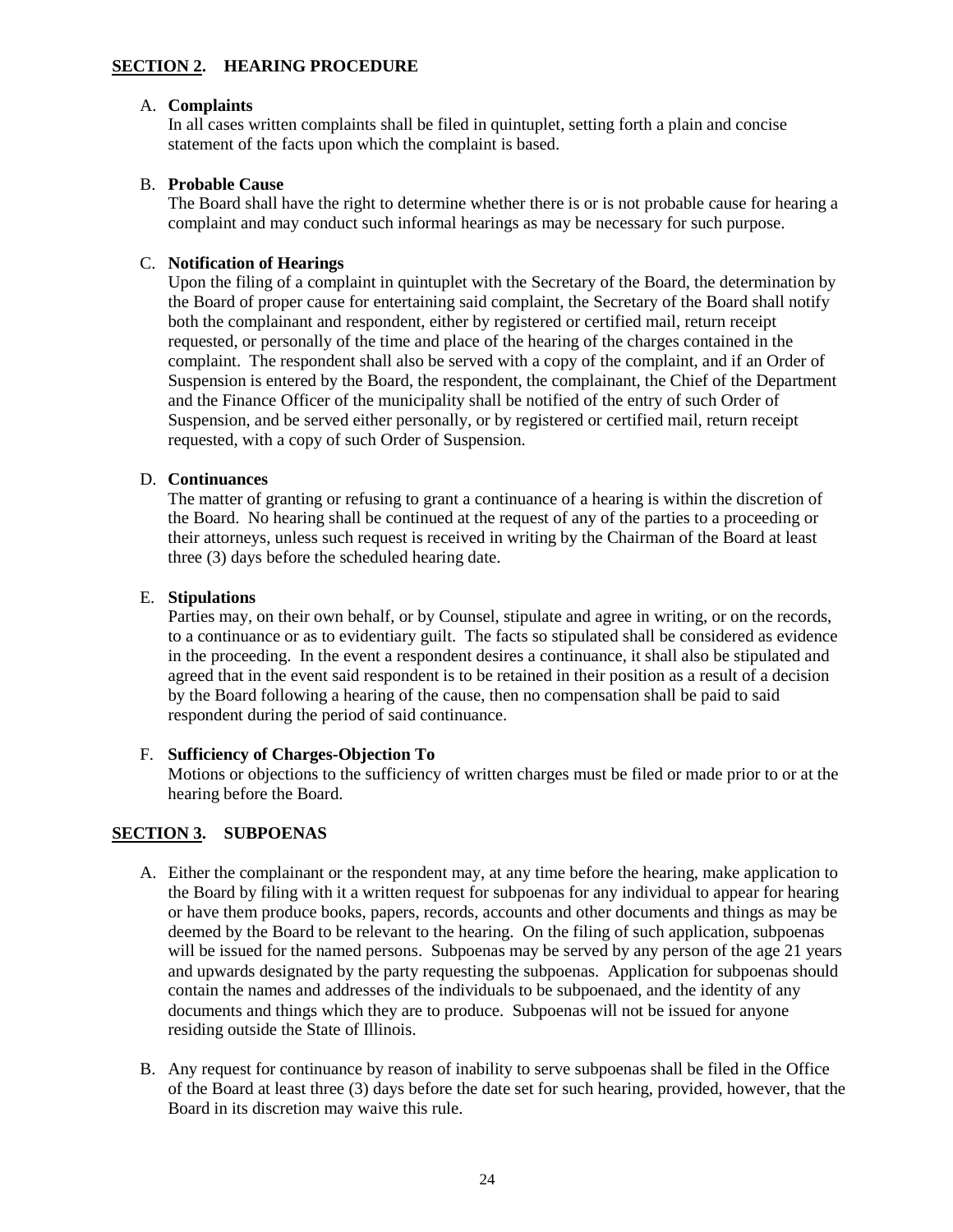#### **SECTION 4. SERVICE**

All papers required by the Rules and Regulations to be served shall be delivered personally to the party designated or mailed by United States Mail in an envelope properly addressed, with postage prepaid, to the designated party at their last known residence as reflected by the complaint filed with the Board, except as herein otherwise provided. Proof of service of any paper may be made by the certification of any person so mailing the paper or delivering the same to the designated party personally, or by filing a return receipt showing that a paper was mailed, by either registered or certified mail, return receipt requested, to a party's address where it was received by a named party.

#### **SECTION 5. FILING**

All papers may be filed with the Board by mailing them or delivering them personally to the Secretary of the Board. For the purpose of these Rules and Regulations, the filing date of any paper shall be the date it was received in the Board's Office or by the Secretary in the event the paper is delivered personally or by messenger. In the event the paper is forwarded by mail, then the filing date shall be the date which is postmarked on the envelope of such paper.

#### **SECTION 6. FORMS OF PAPER**

All papers filed in any proceeding shall be typewritten or printed and shall be on one side of the paper only. If typewritten, the lines shall be double spaced, except that long quotations may be single spaced and indented. All papers shall be not larger than 8-1/2 inches wide by 11 inches long and shall have inside margins of not less than one inch. The original of all papers filed shall be signed in ink by the party filing the paper or by an officer, agent, or attorney thereon. If documents are filed by an attorney, his name, address and telephone number shall appear thereon.

#### **SECTION 7. COMPUTATION OF TIME**

The time within which any act under these rules is to be done shall be computed only on the business days, Monday through Friday, excluding holidays recognized by the State of Illinois.

#### **SECTION 8. SUSPENSION**

- A. The Board may suspend any member of the Fire and Police Department against whom charged have been preferred, pending a hearing of the charges by the Board, but not to exceed thirty (30) days, without pay, at any one time.
- B. The Chief of the Fire or Police Department shall have the right to suspend any officer under his command for a period of not to exceed five (5) days, providing no charges on the same offense have been filed and are pending before the Board, and he shall notify the Board in writing within 24 hours of the time of such suspension. Any policeman or fireman so suspended may appeal to the Board for a review of the suspension within five (5) days after receiving notice of such suspension by filing notice of such appeal in writing with the Secretary of the board of Fire and Police Commissioners. A hearing shall be had upon such appeal, and due notice given to the Chief of the Department who suspended such officer, and to the officer so suspended. The burden of establishing that a suspension is unwarranted shall be upon the individual bring the appeal.
- C. Upon such appeal, the Board may sustain the action of the Chief of the Department, may reverse it with instructions that the officer so suspended receive his pay for the period involved, may suspend the officer for a period of not more than 30 days, or discharge him, depending on the evidence presented.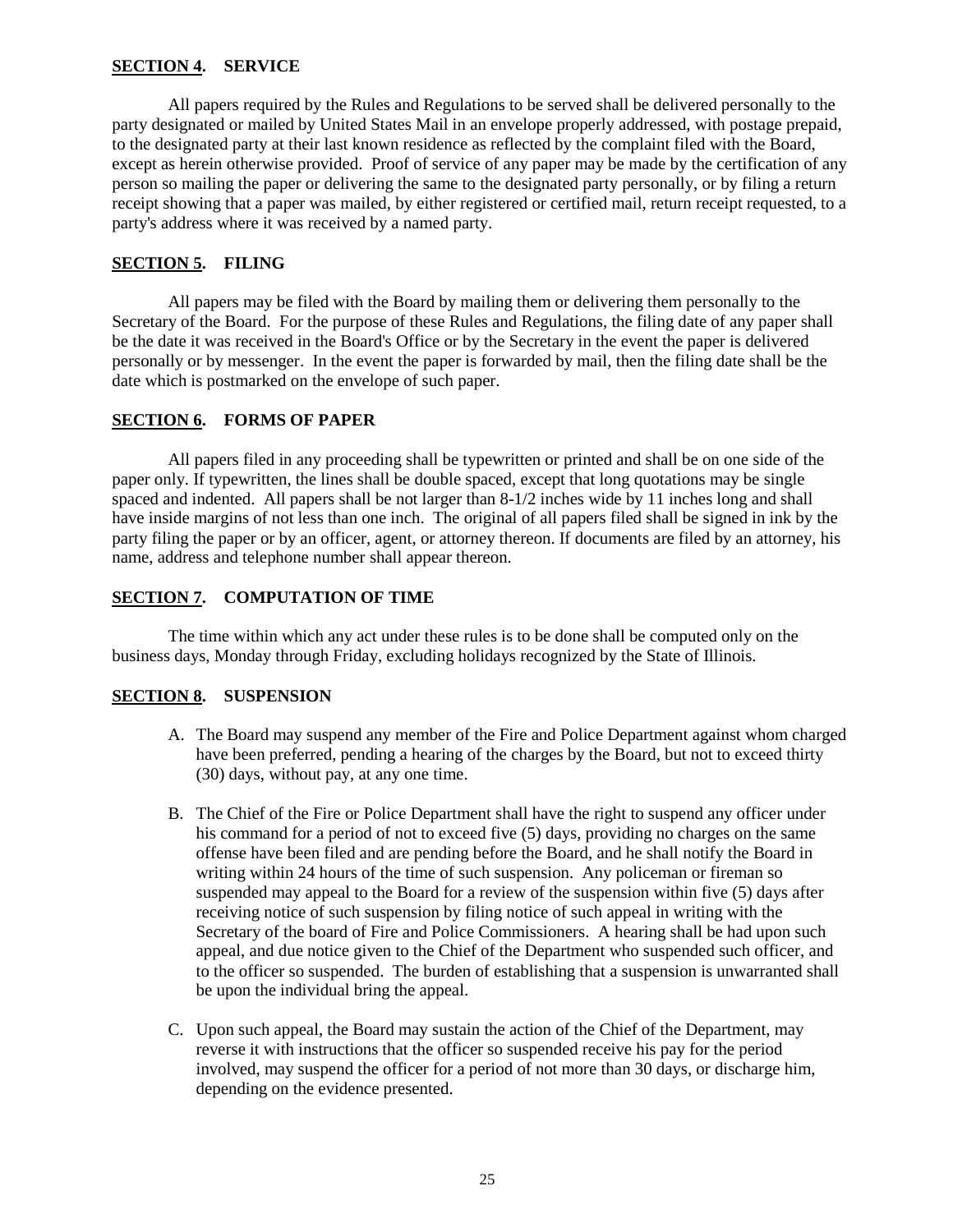#### **SECTION 9. DISCHARGE OR SUSPENSION AFTER HEARING**

- A. Discharge from office, or suspension from service in the Fire or Police Department shall be in compliance with the Fire and Police Commissioners Act of the State of Illinois, being Division 2 Sections 5/10-2.1-1 through 5/10-2.1-30 inclusive, of Chapter 65 of the Illinois Compiled Statutes.
- B. The Board shall within a reasonable time after the hearing is completed, enter its findings on the records of the Board.

#### **SECTION 10. DATE OF HEARING**

The time for the hearing of charges shall be set by the Board, within thirty (30) days of the time of the filing of such charges. Continuances may be granted from time to time upon motion of any party to the proceeding by order of the Board. This time limitation is not applicable to hearings conducted to review suspensions of five (5) days or less imposed by a Chief of a Department on one of its members.

#### **SECTION 11. FINDINGS AND ORDER**

The findings and decision of the Board following a hearing of charges shall be recorded by the Secretary and notice of said finding and decision sent to the member involved, the Police of Fire Chief, as appropriate, and the Human Resources Director for enforcement. A member may be discharged, demoted or suspended without pay for a period not exceeding thirty (30) calendar days for each individual charge of misconduct. Within a reasonable time after the hearing is completed, the Board shall enter its findings in the records of the Commission. A copy of the Findings and Decision must be promptly tendered to the applicable Union.

#### **SECTION 12. REVIEW OF DECISION**

The review of the Board's decisions on suspensions is limited to administrative review as may be provided by law. The review of the Board's demotion and discharge decisions are appealable as set forth in the collective bargaining agreement.

#### **SECTION 13. RULES-CONFLICT**

The personnel of the Fire and Police Departments shall be governed by the Rules and Regulations of the Commission and the Regulations of the Fire and Police Departments as adopted by ordinance. In case of conflict, the Rules and Regulations of the Board shall govern.

#### **SECTION 14. POLITICAL CONTRIBUTIONS**

No person in the Fire and Police Department of the City of DeKalb, Illinois, shall be under any obligation to contribute to any fund or to render any political service, and no such person shall do so or be removed or otherwise prejudiced for refusing to do so. No person in the Fire or Police Department of the City of DeKalb, Illinois, shall discharge or promote or reduce, or in any manner change the official rank or compensation of any other person in such service, or promise or threaten to do so, for withholding or refusing to make any contribution of money or service or any other valuable thing for any political purpose, or in any other manner, directly or indirectly, use official authority or influence to compel or induce any other person to pay or render any political assessment, subscription, contribution or service.